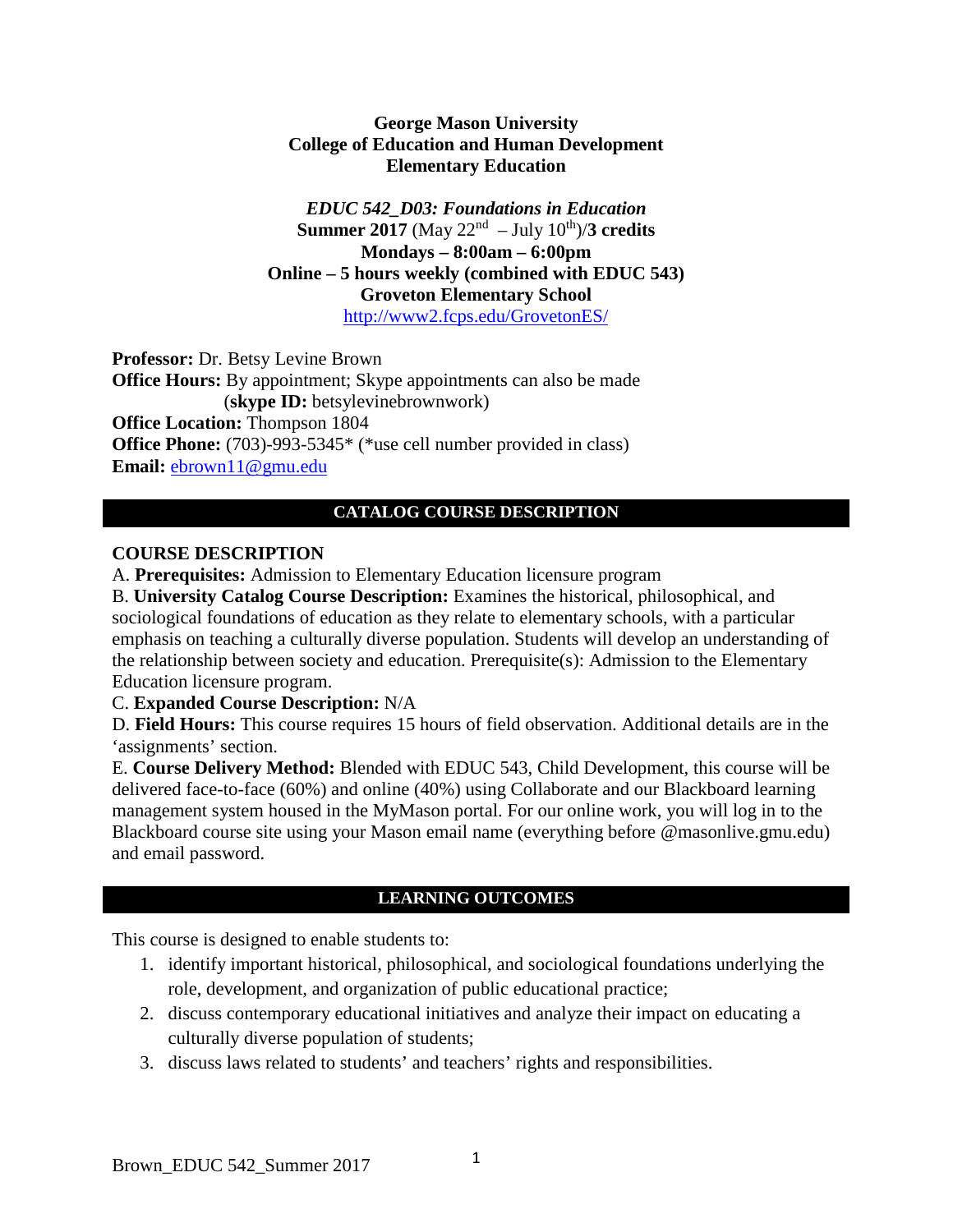## **STANDARDS**

## **PROFESSIONAL STANDARDS:**

## **National Council for Accreditation of Teacher Education Program Standards for Elementary Teacher Preparation**

- 1. Candidates use their knowledge and understanding of individual and group motivation and behavior among students at the K-6 level to foster active engagement in learning, self motivation, and positive social interaction and to create supportive learning environment.
- 2. Candidates use their knowledge and understanding of effective verbal, nonverbal, and media communication techniques to foster active inquiry, collaboration, and supportive interaction in the elementary classroom.
- 3. Candidates understand practices and behaviors that identify and develop the competence of a professional career teacher.

## **Association of Childhood Education International Standards**

- **1.2 Adaptation to diverse students**: Candidates understand how elementary students differ in their development and approaches to learning, and create instructional opportunities that are adapted to diverse students.
- **5.1 Professional growth, reflections, and evaluation**: Candidates are aware of and reflect on their practice in light of research on teaching, professional ethics, and resources available for professional learning; they continually evaluate the effects of their professional decisions and actions on students, families, and other professionals in the learning community and actively seek out opportunities to grow professionally.

## **InTASC Standards**

**Standard 2:** The teacher uses understanding of individual differences and diverse cultures and communities to ensure inclusive learning environments that enable each learner to meet high standards.

**Standard 9:** The teacher engages in ongoing professional learning and uses evidence to continually evaluate his/her practice, particularly the effects of his/her choices and actions on others (learners, families, other professionals, and the community), and adapts practice to meet the needs of each learner.

## **8 VAC 20-25-30. Technology standards**

- A. Instructional personnel shall be able to demonstrate effective use of a computer system and utilize computer software.
- B. Instructional personnel shall be able to apply knowledge of terms associated with educational computing and technology.
- C. Instructional personnel shall be able to apply computer productivity tools for professional use.
- D. Instructional personnel shall be able to use electronic technologies to access and exchange information.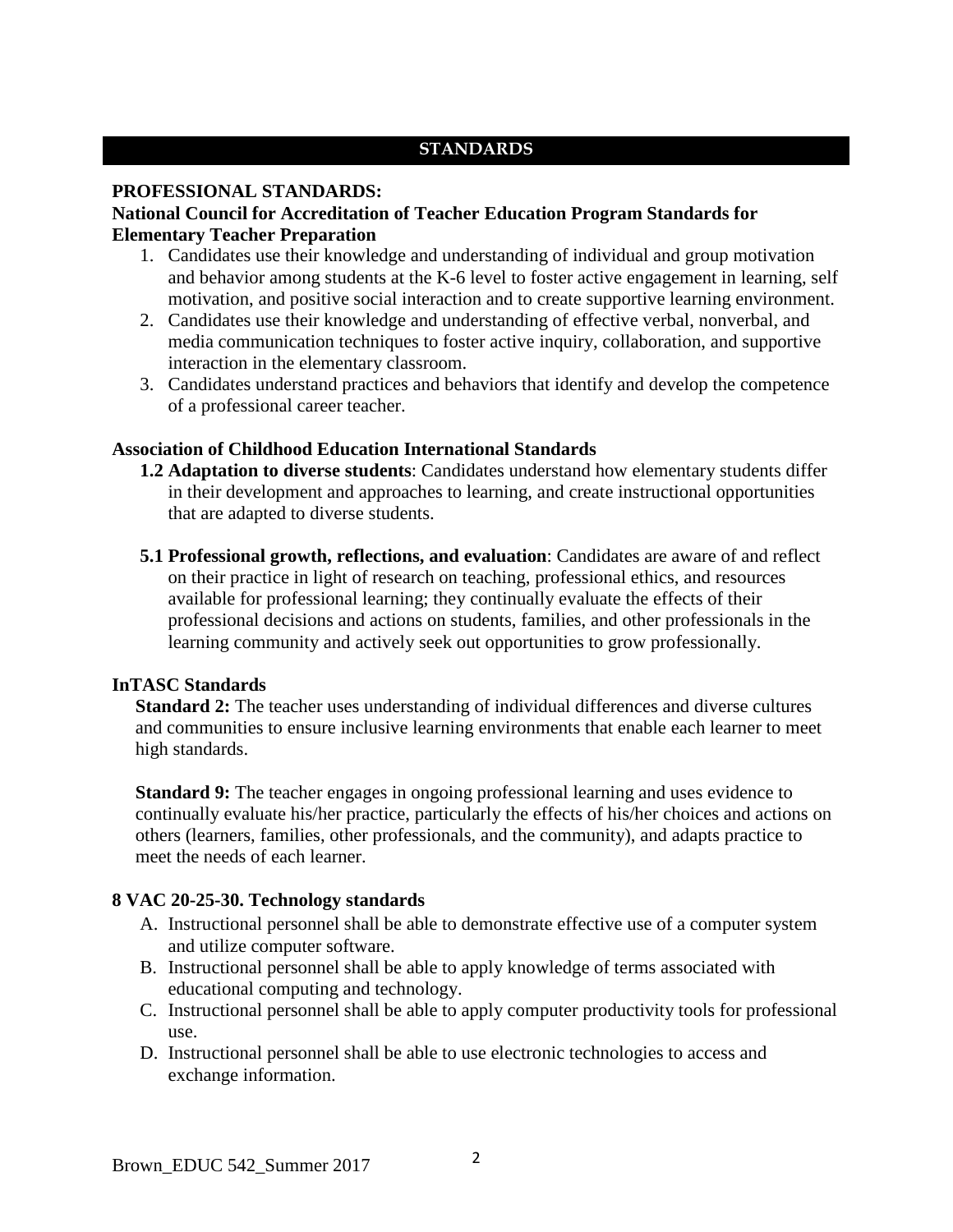## **NATURE OF COURSE DELIVERY**

This course is structured to use multiple instructional formats. We will engage in face-to-face class sessions as well as several online discussions and activities. Face-to-face and online class sessions will include small/large group discussions and tasks, lecture, and student led activities. **This courses requires 15 hours of field experience.** 

This course uses Blackboard (also Bb) provided through the University. To access our Blackboard site, please use Mozilla Firefox (a free downloadable browser that is most compatible with the Blackboard software). Then go to mymasonportal.gmu.edu and log on using your GMU ID and password. For help logging onto Blackboard, contact Teaching and Learning with Technology [see [http://itusupport.gmu.edu](http://itusupport.gmu.edu/) or call 703-993-8870]. **The instructor cannot assist you with log-on problems.**

#### *Technical Requirements*

*To participate in this course, students will need to satisfy the following technical requirements.* 

- High-speed Internet access with a standard up-to-date browser, either Internet Explorer or Mozilla Firefox is required (note: Opera and Safari are not compatible with Blackboard).
- Students must maintain consistent and reliable access to their GMU email and Blackboard as these are the official methods of communication for this course.
- Students may be asked to create logins and passwords on supplemental websites and/or to download trial software to their computer or tablet as part of the course requirements.
- The following software plug-ins for PCs and Macs, respectively, are available for free download:
	- o Adobe Acrobat Reader: <https://get.adobe.com/reader/>
	- o Windows Media Player: [https://windows.microsoft.com/en](https://windows.microsoft.com/en-us/windows/downloads/windows-media-player/)[us/windows/downloads/windows-media-player/](https://windows.microsoft.com/en-us/windows/downloads/windows-media-player/)
	- o Apple Quick Time Player: [www.apple.com/quicktime/download/](http://www.apple.com/quicktime/download/)

# **COURSE TEXT**

#### **REQUIRED TEXTS:**

- Kozol, J. (2005). *The shame of the nation: The restoration of apartheid schooling in America*. New York: Broadway Publishing.
- Gorski, P. C. & Zenkov, K. (2014). The big lies of school reform: Finding better solutions for the future of public education.

Spring, J. (2016). *American education* (17<sup>th</sup> ed.). New York, NY: McGraw-Hill.

Virginia's Standards of Learning for K-6 [\(http://www.pen.k12.va.us\)](http://www.pen.k12.va.us/)

**Additional selected readings will be posted on Bb. [Please note: You are expected to take responsibility for obtaining copies of all required reading in time to prepare for class each week.]**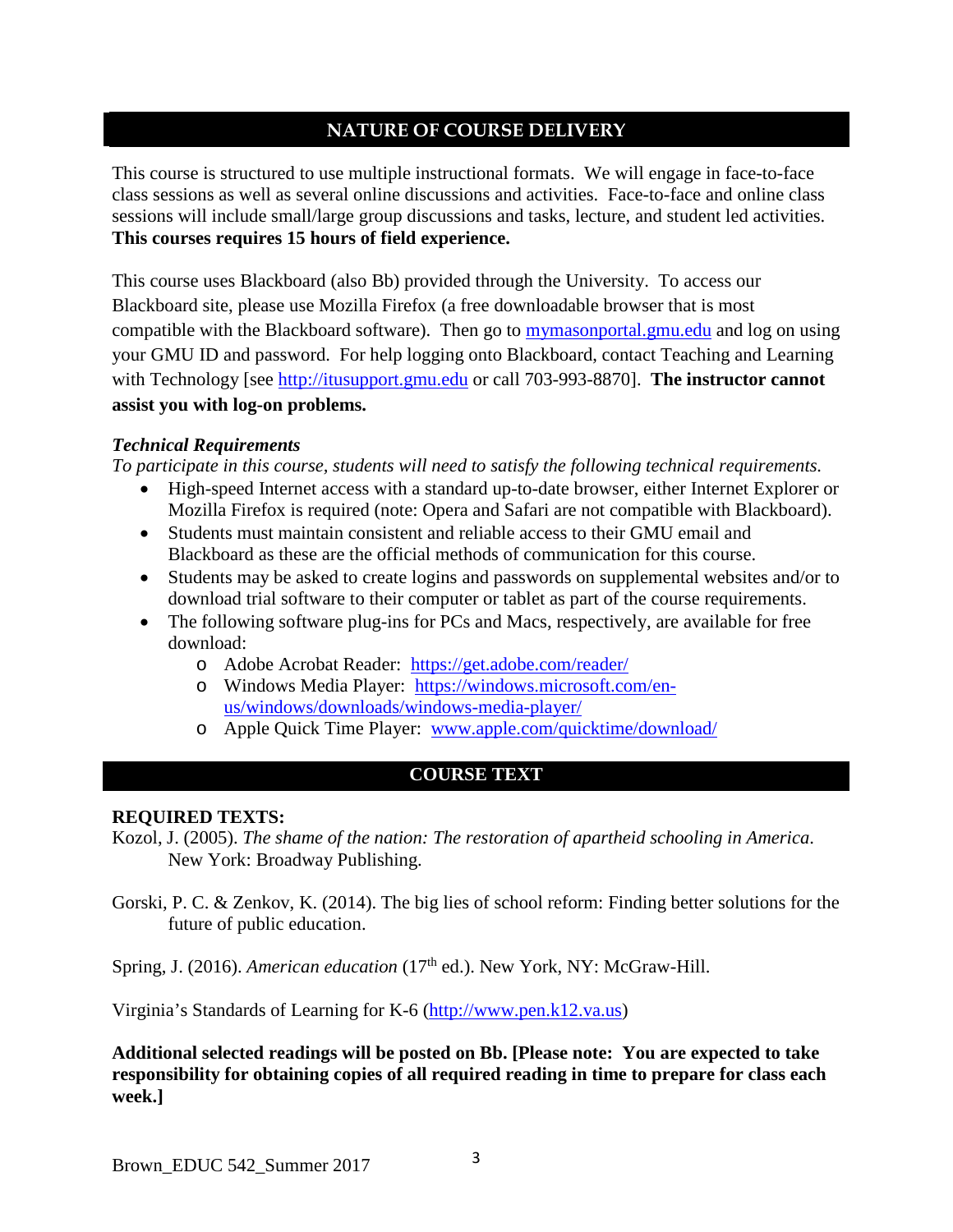You can purchase the book(s) at the bookstore or online (i.e., Amazon).

#### **COURSE ASSIGNMENTS & EVALUATIONS**

#### **1. Assignment Descriptions**

#### *Weekly*

#### *a.* **Attendance and Participation** (5 points per week/**25 points total**)

This course operates with the assumption that knowledge is socially constructed and the most meaningful learning opportunities are those where you have the opportunity to offer and explore diverse perspectives with peers. To do this **it is expected that you attend all scheduled classes and asynchronous/synchronous online meetings** outlined within the syllabus. This is especially important given the short timeframe of these courses. Absence from class to observe a religious holiday, to serve jury duty, or to participate in required military service, and medical emergencies are exceptions to the above policy. If you anticipate being absent for any of these reasons, please make arrangements at least 48 hours in advance. In addition, **you are expected to be on time to class** each week unless advance notice has been provided to the instructor.

#### *b. Literature Circle (5 points per week /25 points total)*

There is a good deal of reading in these courses, and it is your responsibility to read the assigned book and article selections every week. Just completing the readings is not enough to maximize your learning opportunities. Therefore, we will use literature circles to frame our weekly discussions of the readings. Each week, you will assume one of the literature circle roles (on BB) and record your responses accordingly in your literature circle discussion board. You will use the prompt provided to guide your discussion of the readings.

#### *Over the Summer Session*

## *c. Educational History (25 points)*

We know from the research literature that your prior school experiences as a student (aka-your apprenticeship of observation-Lortie, 1974) wield incredible influence on your views of teaching and learning. Therefore, it is essential that we explore your K-12 school experiences so that you are aware of the pre-existing perceptions that you bring to teacher preparation. Your Educational History should be 1-2 single spaced pages in length and should be an introspective summary/reflection on your memories of teaching/learning in

- Elementary school
- Middle school
- High School
- College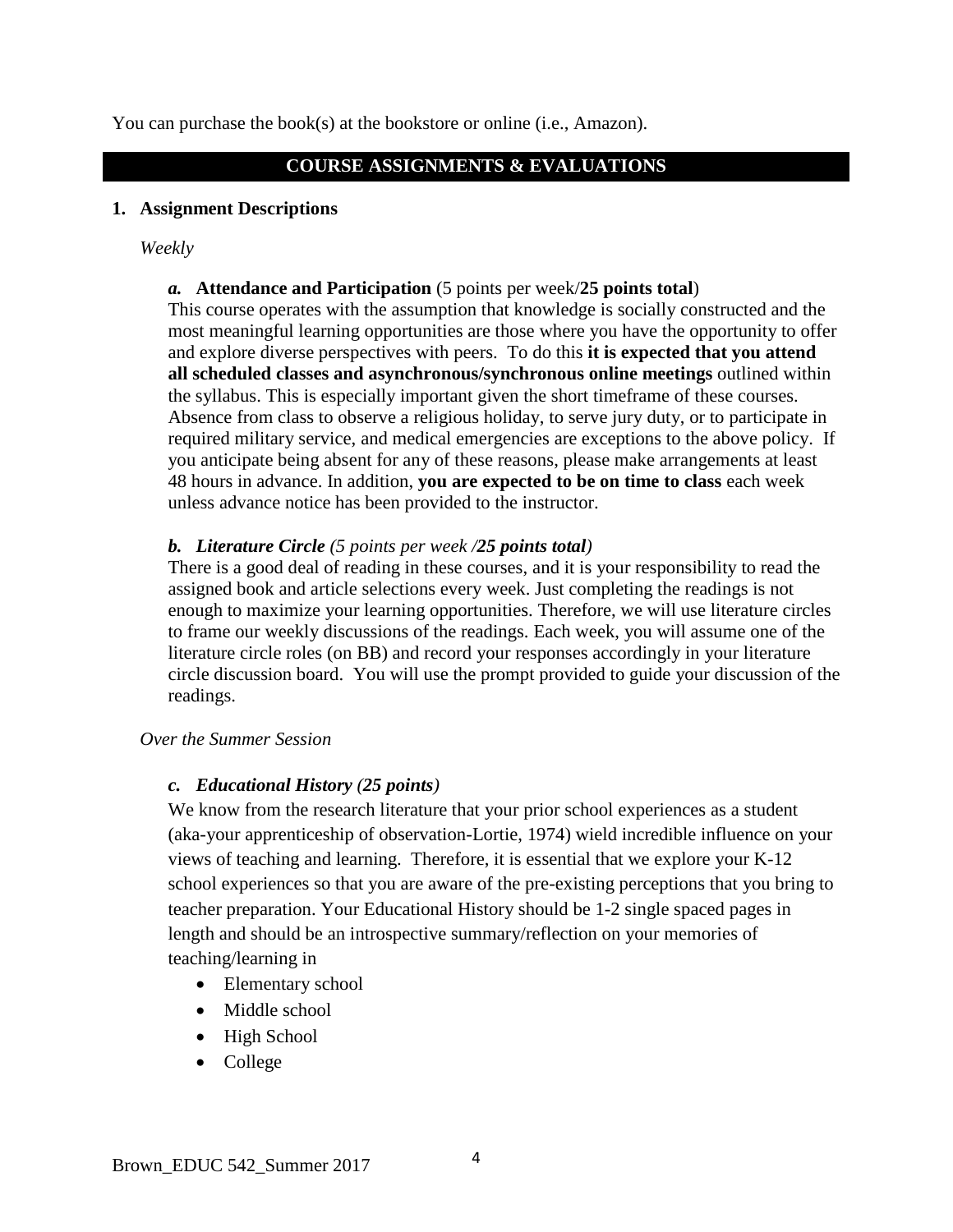## *d. Current Events/Instructional Strategy Presentations (25 points)*

In small groups, you will select an additional resource (eg-current events news story, video clip, scholarly reading) to share with the class. The resource should relate to the questions guiding the course for the week the small group has been assigned. Groups should select a resource that they consider a 'must read' related to the topic. Links to the resource should be posted to Blackboard 48 hours before class so that the other students and instructors can familiarize themselves with the issue.

The group will be allotted 20-30 minutes in class to facilitate a discussion/activity about the story. The group should use an instructional strategy that they might use in their future classrooms. The group will be responsible for a one-page handout summarizing the strategy they use to shape their discussion. Great resources for finding resources include (but are NOT limited to):

- New York Times U.S. Education Section: <http://www.nytimes.com/pages/education/index.html>
- Education Week:<http://www.edweek.org/ew/index.html>
- Bridging Differences (blog): [http://blogs.edweek.org/edweek/Bridging-](http://blogs.edweek.org/edweek/Bridging-Differences/)[Differences/](http://blogs.edweek.org/edweek/Bridging-Differences/)
- Washington Post Education Section: <http://www.washingtonpost.com/local/education>
- George Mason University Library:<http://library.gmu.edu/>
- What Kids Can Do: [www.whatkidscando.org](http://www.whatkidscando.org/)
- A Nation at Risk:<http://www.ed.gov/pubs/NatAtRisk/risk.html>
- The Nation's Report Card/National Assessment of Educational Progress: http://nces.ed.gov/nationsreportcard/
- National Center for Educational Statistics: http://nces.ed.gov/help/sitemap.asp
- TIMSS and PIRLS (The International Math and Science Study and International Literacy Study): http://www.timss.org/
- Best Evidence/School Reform Reports/School Models (Johns Hopkins University):<http://www.bestevidence.org/index.htm>

*e. School Proposal (50 pts)* **-** PBA (Reflective Practitioner Paper)*:*

In order to become reflective practitioners in a multicultural school environment, candidates must reflect on a variety of professional issues that schools and teachers confront daily as well as the broader educational and social context. To this end, the candidates will analyze a current policy, mandate or initiative **relevant to Virginia Run Elementary School.** In this assignment, you will explore the following question: What are the tensions within efforts to reform public education and how do these debates shape Virginia Run Elementary School and your future actions as a teacher? **\*A detailed task description and rubric is attached.**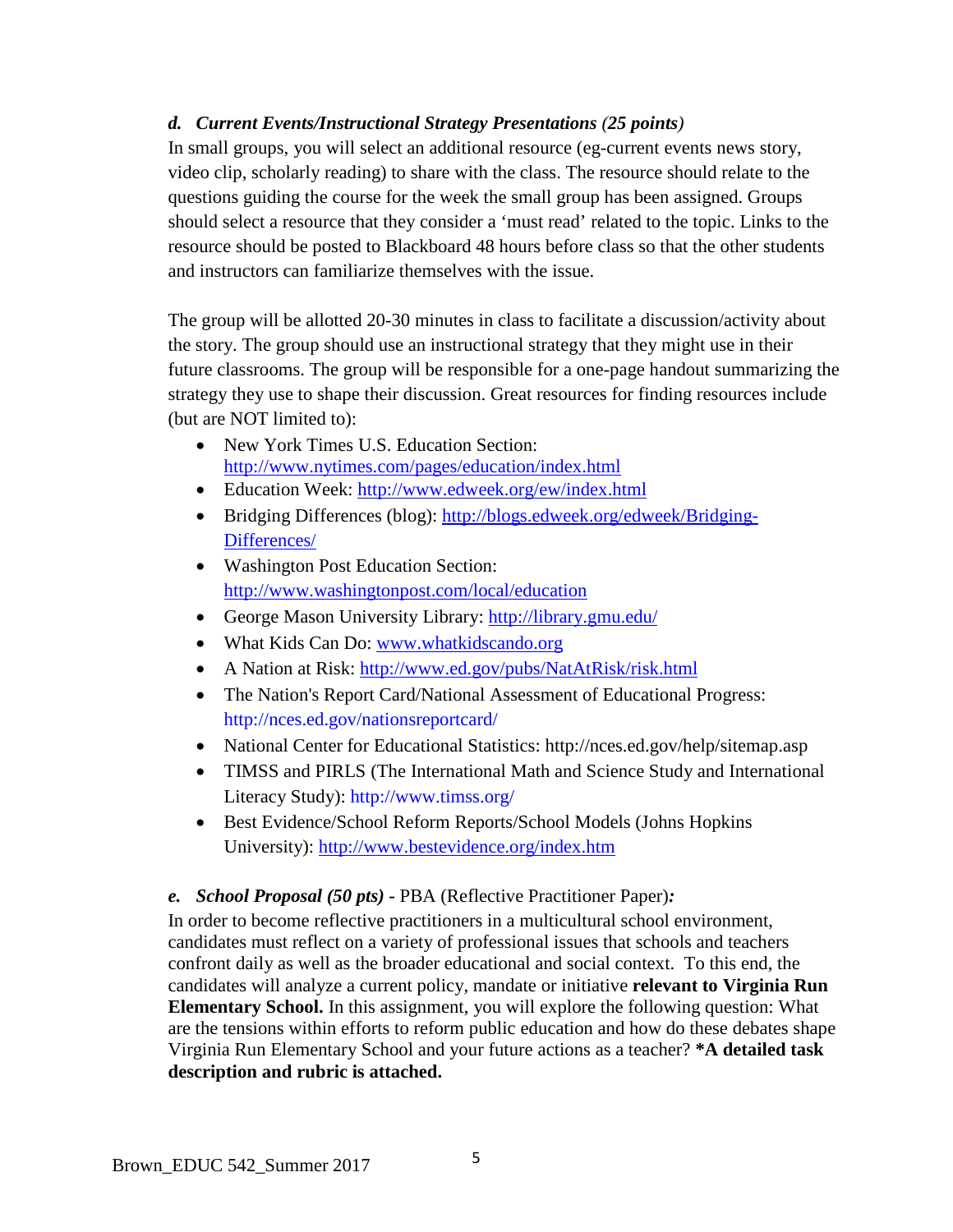| Course<br><i><b>Outcomes</b></i> | <b>Assignments</b>                                           |               | <b>Total Points</b> | Due<br>Date         |
|----------------------------------|--------------------------------------------------------------|---------------|---------------------|---------------------|
| 1, 2, 3, 4,<br>5, 6, 7, 8        | Attendance and<br>Participation                              | 5 points/week | 25 points           | Weekly              |
| 1, 2, 3, 4,<br>5, 6, 7, 8        | <b>Literature Circles</b>                                    | 5 points/week | 25 points           | Weekly              |
|                                  | <b>Educational History</b>                                   |               | 25 points           | 5/30                |
| $\overline{2}$                   | Current<br>Events/Instructional<br>Strategy<br>Presentations |               | 25 points           | 5/31<br>6/5<br>6/12 |
| 1, 2, 3                          | School Proposal<br>(Reflective<br>Practitioner Paper)*       |               | 50 points           | 6/27                |
|                                  |                                                              |               | 150 points          |                     |

## **2. Assignment Points and Grading**

## **Grading Policy**

All CEHD/CHSS undergraduate and graduate students are held to the university grading policies as described in the Academic Policies section of the current catalog, which can be accessed at [http://catalog.gmu.edu.](http://catalog.gmu.edu/)

## **Other Assignment Expectations**

- All written assignments **MUST** be **double-spaced, 1" margins and black, 12-point font**  (Times New Roman, Calibri or Arial). **APA format is required.** If you do not have the APA Manual  $6<sup>th</sup>$  edition, the OWL at Purdue is an excellent resource: [https://owl.english.purdue.edu/owl/resource/560/01/.](https://owl.english.purdue.edu/owl/resource/560/01/)
- All assignments are expected at the beginning of the assigned class. Unless prior arrangements have been made with me (*at least 48 hours in advance*), **late submissions will not be accepted** and will **result in a grade of 0** for that assignment.

**\*Please Note:** The GMU Writing Center offers online support via email. They will provide feedback on your writing within one hour. Graduate and professional writing can be difficult; I encourage you to take advantage of this service. [http://writingcenter.gmu.edu/?page\\_id=177](http://writingcenter.gmu.edu/?page_id=177)

• It is expected that all class assignments will be submitted on time to the correct location; therefore, **late assignments will not receive full credit**. Assignments turned in late will receive an automatic deduction of one letter grade making the highest possible score equivalent to 80% (B). All assignments must be submitted by hard copy on the due date stated within the course calendar (see below) and should be submitted at the beginning of class—except for the PBA which is to be submitted to **Blackboard** and **Tk20**. All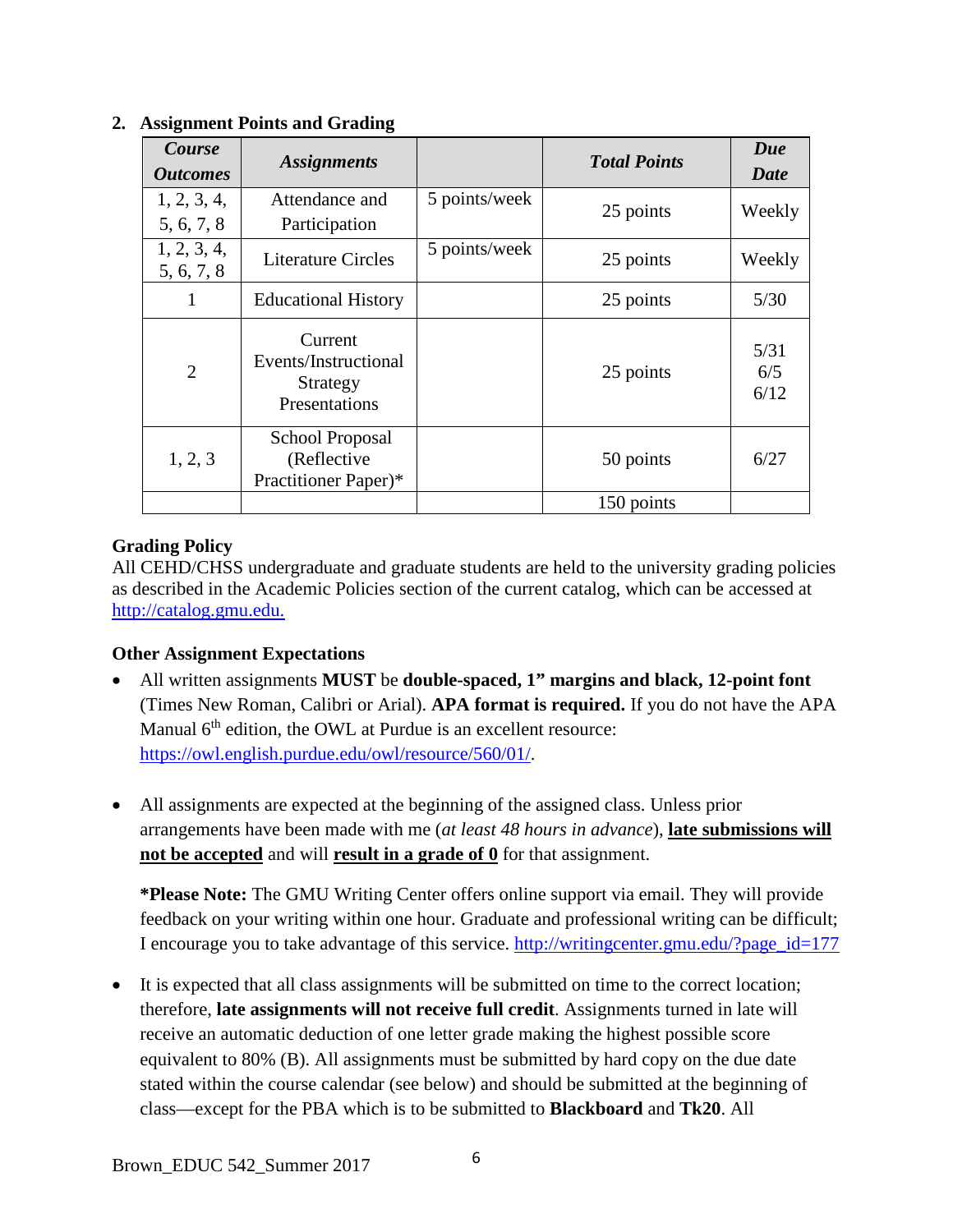assignments must be saved with your Last Name and Assignment Title (e.g., **Brown\_ReflectivePractitionerPaper**).

**\*Please Note:** *I reserve the right to add, alter, or omit any assignment as necessary during the course of the semester.*

## **3. Performance-based assessments (PBA) -** *Reflective Practitioner Paper (50 pts)*

In order to become reflective practitioners for a multicultural classroom, candidates must reflect on a variety of professional issues that teachers confront in their day-to-day teaching as well as the broader educational and social context, which affects the work of the public school teacher. To this end, the candidates will analyze a current issue/innovation around race and culture, gender equity, special education, social class, or language diversity. They will then relate it to historical and sociological trends/perspectives as well as to their own experiences. \*A detailed task description and rubric is attached.

## **TK20/Performance-Based Assessment(s) Submission Requirement**

Every student registered for any Elementary Education course with a required TK20 performance-based assessment (designated as such in the syllabus) must submit this/these assessment(s) to Tk20 through *'Assessments'* in Blackboard. Failure to submit the assessment(s) to Tk20 (through Blackboard) will result in the course instructor reporting the course grade as Incomplete (IN). Unless this grade is changed upon completion of the required Tk20 submission, the IN will convert to an F nine weeks into the following semester.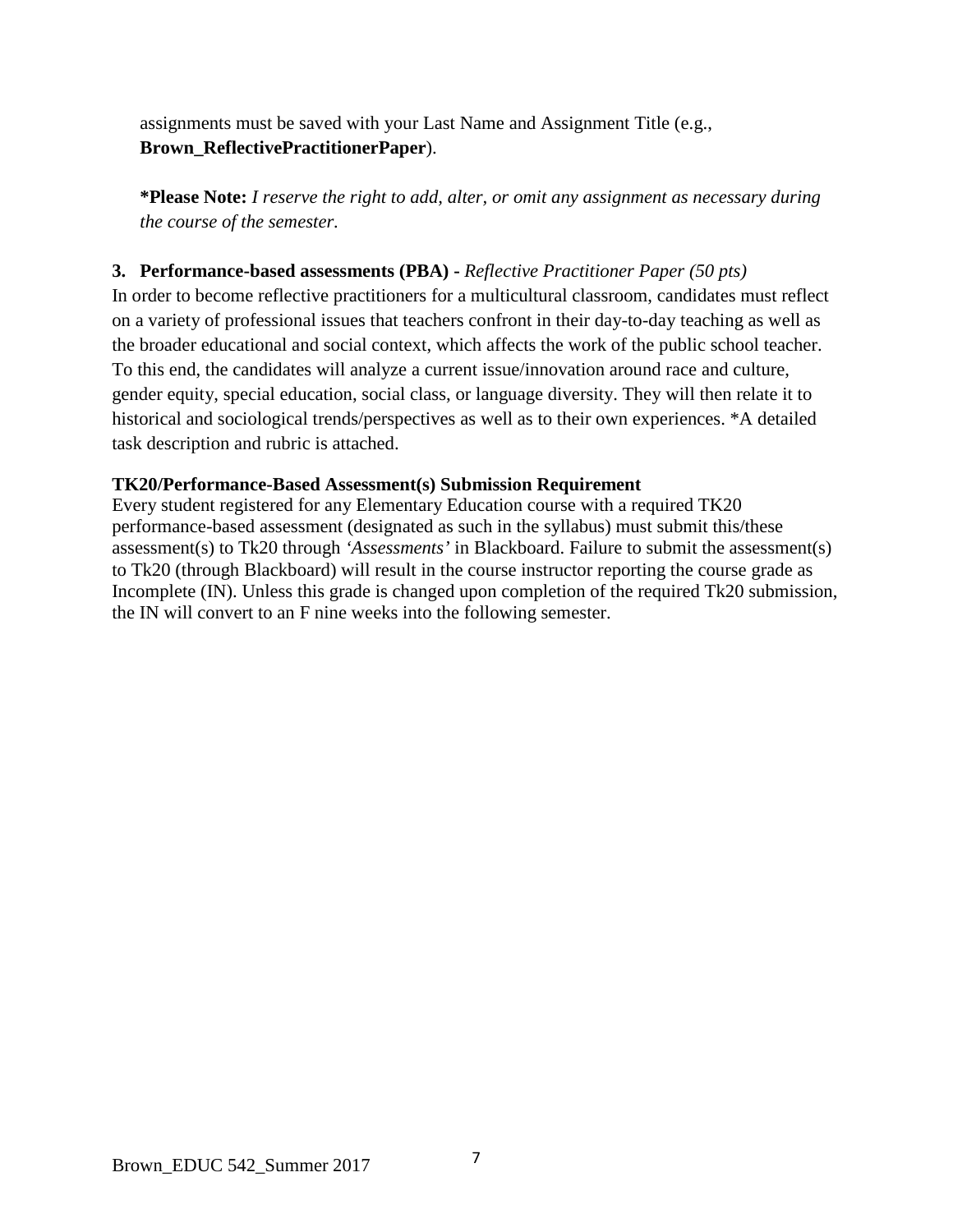#### **GMU Policies and Resources for Students**

### *Policies*

- 1) Students must adhere to the guidelines of the University Honor Code [See [http://oai.gmu.edu/the-mason-honor-code/\]](http://oai.gmu.edu/the-mason-honor-code-2/).
- 2) Students must follow the university policy for Responsible Use of Computing [See [http://universitypolicy.gmu.edu/policies/responsible-use-of-computing/\]](http://universitypolicy.gmu.edu/policies/responsible-use-of-computing/).
- 3) Students are responsible for the content of university communications sent to their Mason email account and are required to activate their account and check it regularly. All communication from the university, college, school, and program will be sent to students **solely** through their Mason email account.
- 4) Students with disabilities who seek accommodations in a course must be registered with the George Mason University Disability Services and inform their instructor, in writing, at the beginning of the semester [See [http://ods.gmu.edu/\]](http://ods.gmu.edu/). Approved accommodations will begin at the time the written letter from Disability Services is received by the instructor.
- 5) Students must follow the university policy stating that all sound emitting devices shall be silenced during class unless otherwise authorized by the instructor.

#### *Campus Resources*

- 1) Support for submission of assignments to Tk20 should be directed to [tk20help@gmu.edu](mailto:tk20help@gmu.edu) or [https://cehd.gmu.edu/api/tk20.](https://cehd.gmu.edu/api/tk20) Questions or concerns regarding use of Blackboard should be directed to [http://coursessupport.gmu.edu.](http://coursessupport.gmu.edu/)
- 2) The George Mason University Writing Center staff provides a variety of resources and services (e.g., tutoring, workshops, writing guides, handbooks) intended to support students as they work to construct and share knowledge through writing [See [http://writingcenter.gmu.edu/\]](http://writingcenter.gmu.edu/).
- 3) The George Mason University Counseling and Psychological Services (CAPS) staff consists of professional counseling and clinical psychologists, social workers, and counselors who offer a wide range of services (e.g., individual and group counseling, workshops and outreach programs) to enhance students' personal experience and academic performance [See [http://caps.gmu.edu/\]](http://caps.gmu.edu/).
- 4) The George Mason University Office of Student Support staff helps students negotiate life situations by connecting them with appropriate campus and off-campus resources. Students in need of these services may contact the office by phone (703-993-5376). Concerned students, faculty and staff may also make a referral to express concern for the safety or well-being of a Mason student or the community by going to [http://studentsupport.gmu.edu/,](http://studentsupport.gmu.edu/) and the OSS staff will follow up with the student.

## **PROFESSIONAL DISPOSITIONS**

Students are expected to exhibit professional behaviors and dispositions at all times. [See [http://cehd.gmu.edu/assets/docs/forms/secondary\\_ed/sec\\_ed\\_handbook.pdf\]](http://cehd.gmu.edu/assets/docs/forms/secondary_ed/sec_ed_handbook.pdf).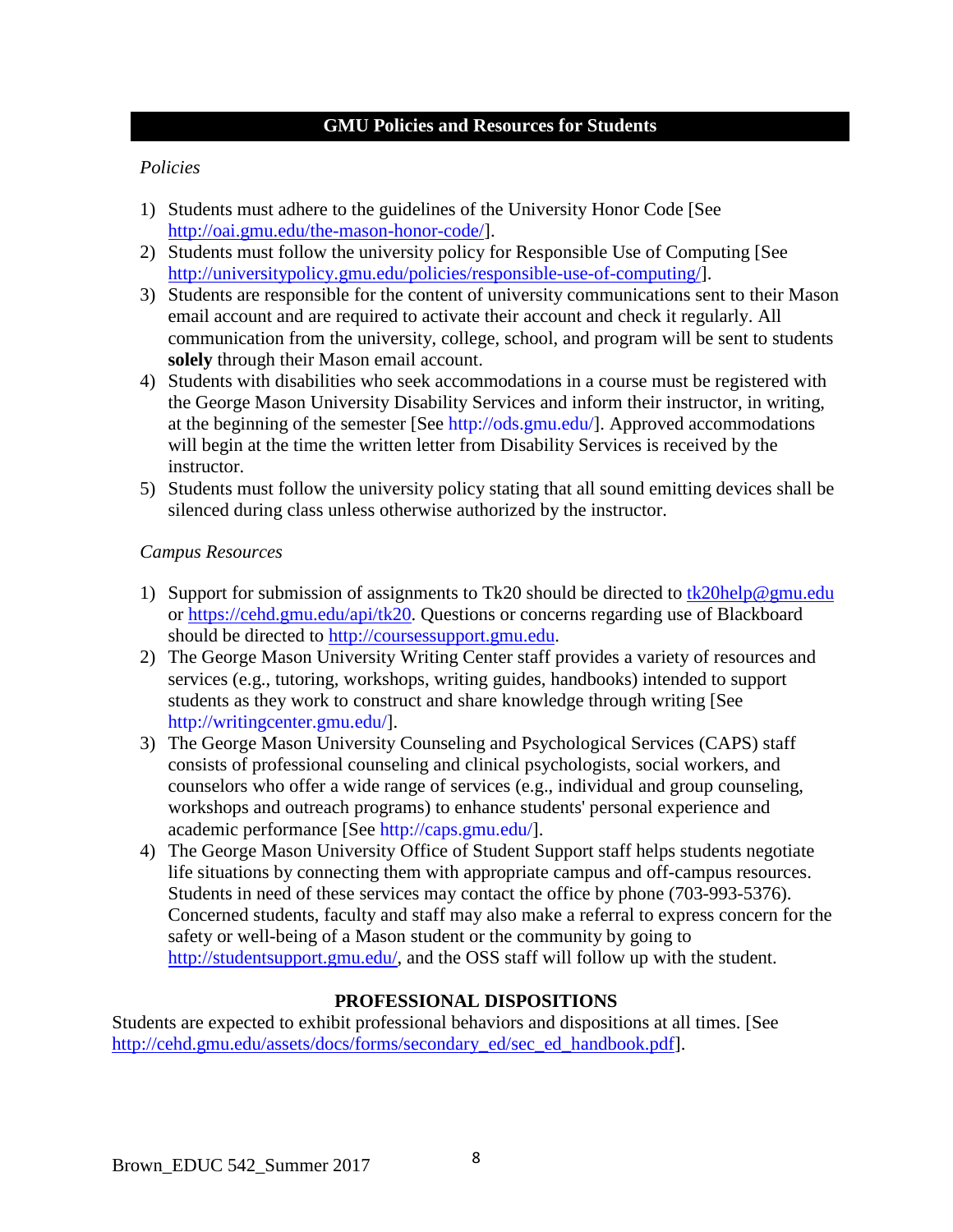#### **EMERGENCY PROCEDURES**

You are encouraged to sign up for emergency alerts by visiting the website [http://alert.gmu.edu.](http://alert.gmu.edu/) There are emergency posters in each classroom explaining what to do in the event of crises. Further information about emergency procedures exists on [emergency.gmu.edu.](http://emergency.gmu.edu/)

#### **CORE VALUES COMMITMENT**

The College of Education and Human Development is committed to collaboration, ethical leadership, innovation, research-based practice, and social justice. Students are expected to adhere to these principles: [http://cehd.gmu.edu/values/.](http://cehd.gmu.edu/values/)



For additional information on the College of Education and Human Development, Graduate School of Education, please visit our website [See [http://gse.gmu.edu/\]](http://gse.gmu.edu/).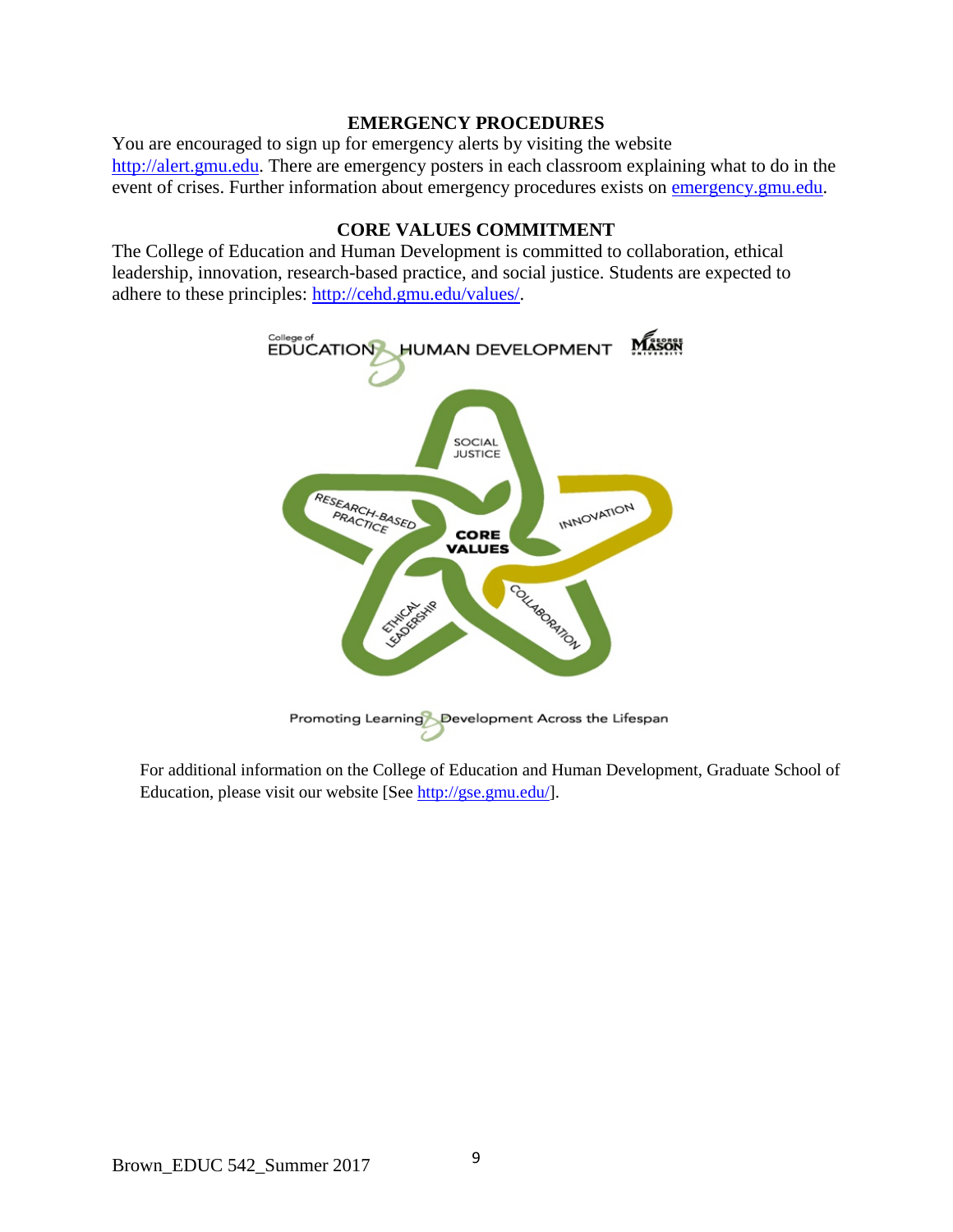#### **IMPORTANT INFORMATION FOR LICENSURE COMPLETION**

Beginning with Spring 2015 internships, all official and passing test scores must be submitted and in the Mason system (i.e. Banner/PatriotWeb) by the internship application deadline. Allow a minimum of six weeks for official test scores to arrive at Mason. Testing too close to the application deadline means scores will not arrive in time and the internship application will not be accepted.

*Required tests:* Praxis Core Academic Skills for Educators Tests (or qualifying substitute) VCLA RVE Praxis II (Content Knowledge exam in your specific endorsement area)

For details, please check [http://cehd.gmu.edu/teacher/test/.](http://cehd.gmu.edu/teacher/test/)

#### *Endorsements:*

Please note that ALL endorsement coursework must be completed, with all transcripts submitted and approved by the CEHD Endorsement Office, prior to the internship application deadline. Since the internship application must be submitted in the semester prior to the actual internship, please make an appointment to meet with the Endorsement Specialist and plan the completion of your Endorsements accordingly.

#### *CPR/AED/First Aid:*

Beginning with spring 2015 internships, verification that the Emergency First Aid, CPR, and Use of AED Certification or Training requirement must be submitted and in the Mason system (i.e. Banner/PatriotWeb) by the application deadline. Students must submit one of the "acceptable evidence" documents listed at<http://cehd.gmu.edu/teacher/emergency-first-aid> to CEHD Student and Academic Affairs. In order to have the requirement reflected as met in the Mason system, documents can be scanned/e-mailed to [CEHDacad@gmu.edu](mailto:cehdacad@gmu.edu) or dropped-off in Thompson Hall, Suite 2300.

#### *Background Checks/Fingerprints:*

All local school systems require students to complete a criminal background check through their human resources office (not through George Mason University) prior to beginning field hours and internship. Detailed instructions on the process will be sent to the student from either the school system or Mason. Students are strongly advised to disclose any/all legal incidents that may appear on their records. The consequence of failing to do so, whether or not such incidents resulted in conviction, is termination of the field hours or internship.

*Please Note: Your G-Number must be clearly noted (visible and legible) on the face of the document(s) that you submit.*

#### *Application Deadlines:*

The internship application can be downloaded at [http://cehd.gmu.edu/teacher/internships-field](http://cehd.gmu.edu/teacher/internships-field-experience)[experience.](http://cehd.gmu.edu/teacher/internships-field-experience)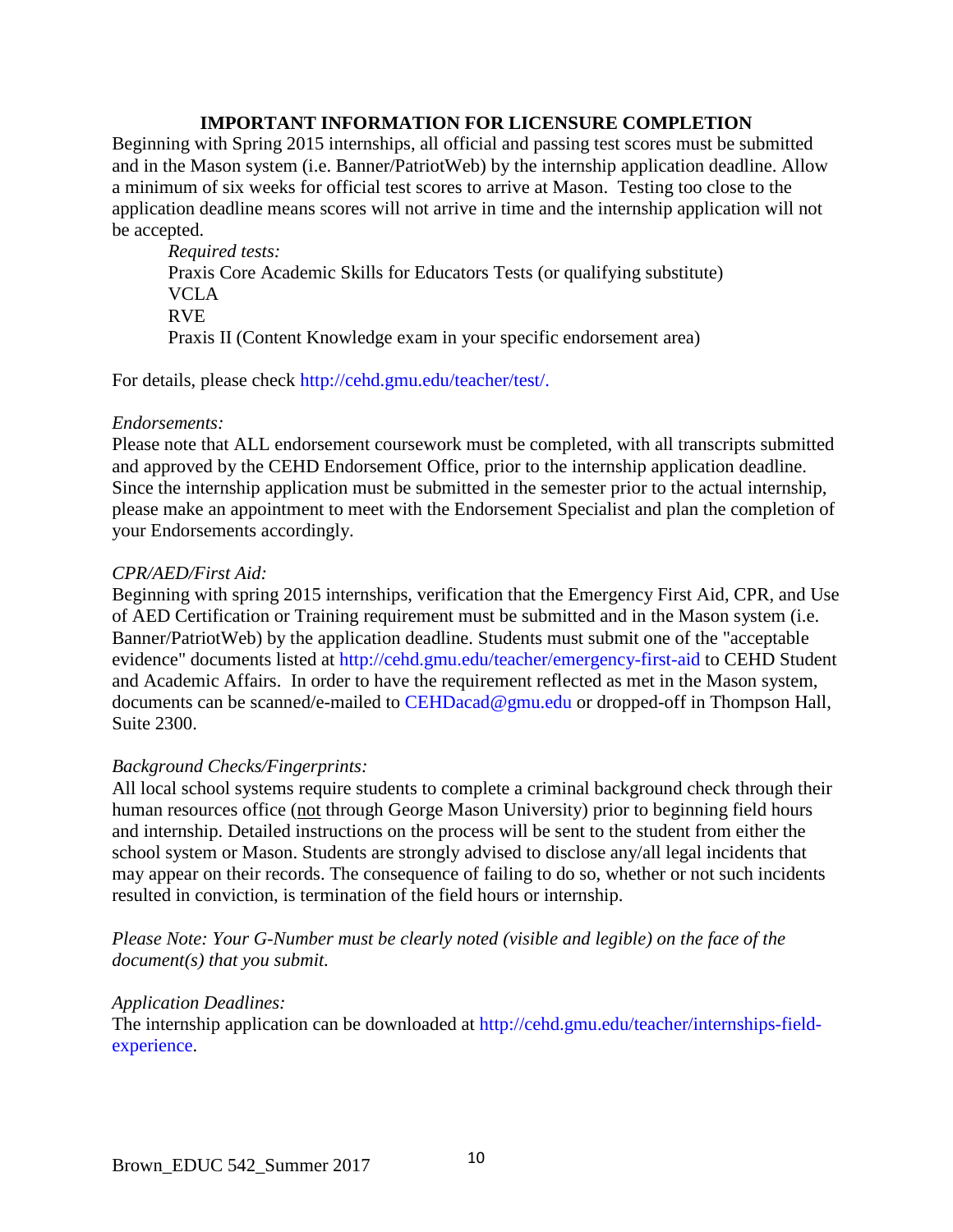Spring internship application: Traditional semester long internship: September 15

## Fall internship application:

Traditional semester long internship: February 15

Year Long Internship: April 1 (All testing deadline are August 1 immediately proceeding the fall start; RVE deadline is December 1)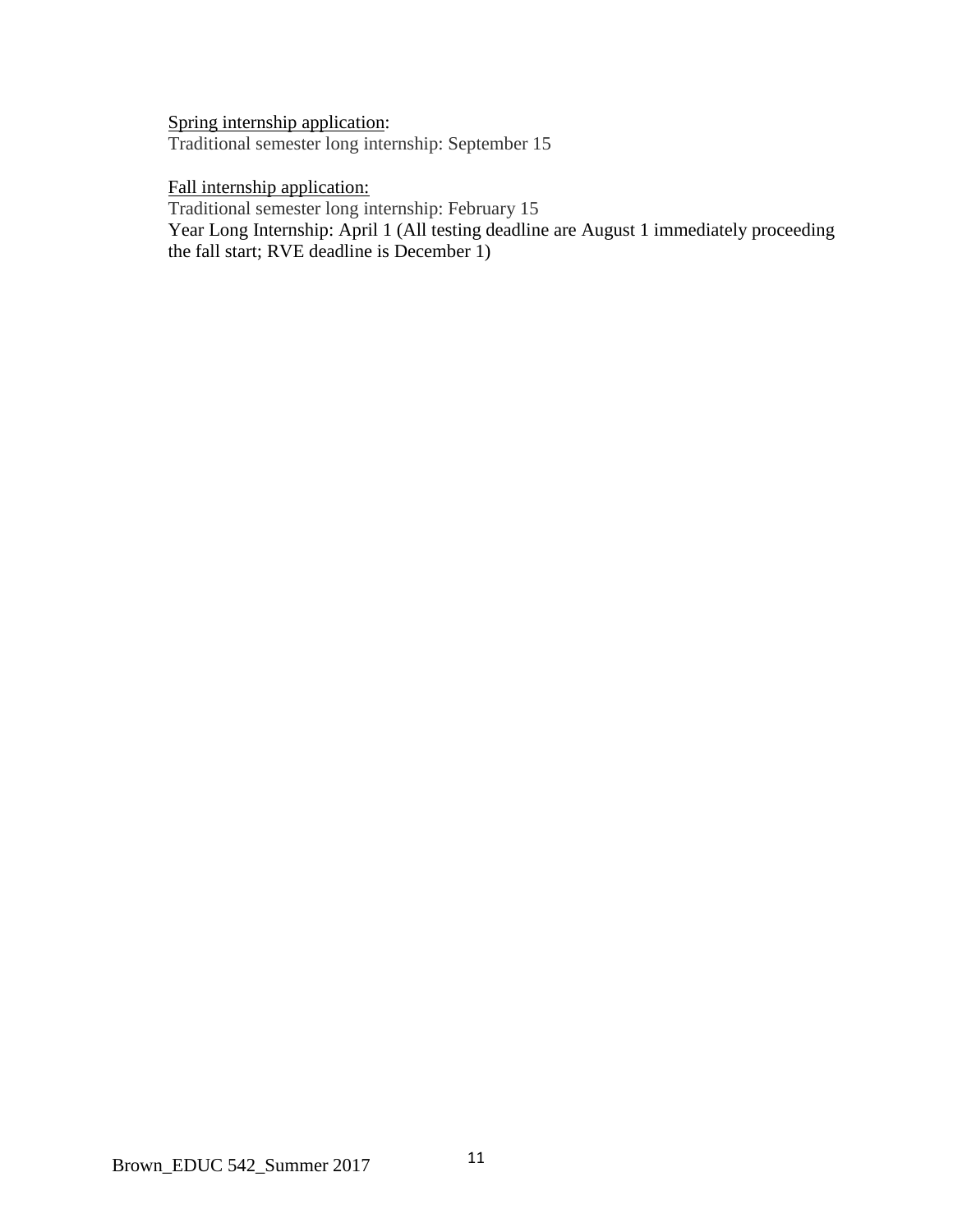# **TENTATIVE CLASS SCHEDULE:**

# *Note: Calendar is tentative and may be modified in line with course needs.*

| <b>Date</b>                          | <b>Guiding Questions/Topics</b>                                         | <b>Readings Due</b>                                                         | <b>Assignments Due</b>              |
|--------------------------------------|-------------------------------------------------------------------------|-----------------------------------------------------------------------------|-------------------------------------|
|                                      |                                                                         | <b>WEEK ONE</b>                                                             |                                     |
| May 22                               | Introducing Groveton Elementary School!<br>Where is the school located? | <b>Readings Uploaded to Blackboard</b>                                      | Read syllabus and assigned readings |
|                                      | Who are the leaders?                                                    | Making Rounds Work (and emailed to<br>students)                             | Complete student information form   |
|                                      | Where does GES stand regarding                                          |                                                                             |                                     |
|                                      | community demographics?                                                 | Willing to Be Disturbed (and emailed to<br>students)                        |                                     |
|                                      | What does foundations of education<br>mean?                             | Big Lies: Ch. 7                                                             |                                     |
|                                      | Who are we as individuals?                                              |                                                                             |                                     |
|                                      | Who are we as future teachers?                                          | Slavin Chapter 1                                                            |                                     |
|                                      | How do we organize to best serve<br>$\bullet$                           |                                                                             |                                     |
|                                      | our students and our profession?                                        | Slavin Chapter 4                                                            |                                     |
|                                      | How does educational psychology pertain                                 | Toward A Conception of Culturally                                           |                                     |
|                                      | to my work as elementary teachers?                                      | Responsive Classroom                                                        |                                     |
|                                      | Why is the ecological model of                                          |                                                                             |                                     |
|                                      | development relevant for schools, teaching                              |                                                                             |                                     |
|                                      | and student learning?                                                   |                                                                             |                                     |
|                                      | What is culture? How may our personal                                   |                                                                             |                                     |
|                                      | biases of culture influence our teaching?                               |                                                                             |                                     |
|                                      |                                                                         |                                                                             |                                     |
| Online                               | Who are our home-school partners? What                                  | <b>Readings Uploaded to Blackboard</b>                                      | Determine Current Events date       |
| May $22^{\text{nd}}$ –<br>May $30th$ | does it mean to engage families?                                        | But That's Just Good Teaching! The Case<br>for Culturally Relevant Pedagogy | Work on Community Mapping           |
|                                      |                                                                         | (attached to this email and also will be                                    | Activity                            |
|                                      |                                                                         | on Blackboard)                                                              |                                     |
|                                      |                                                                         |                                                                             | Honor Code Online Module            |
|                                      |                                                                         |                                                                             |                                     |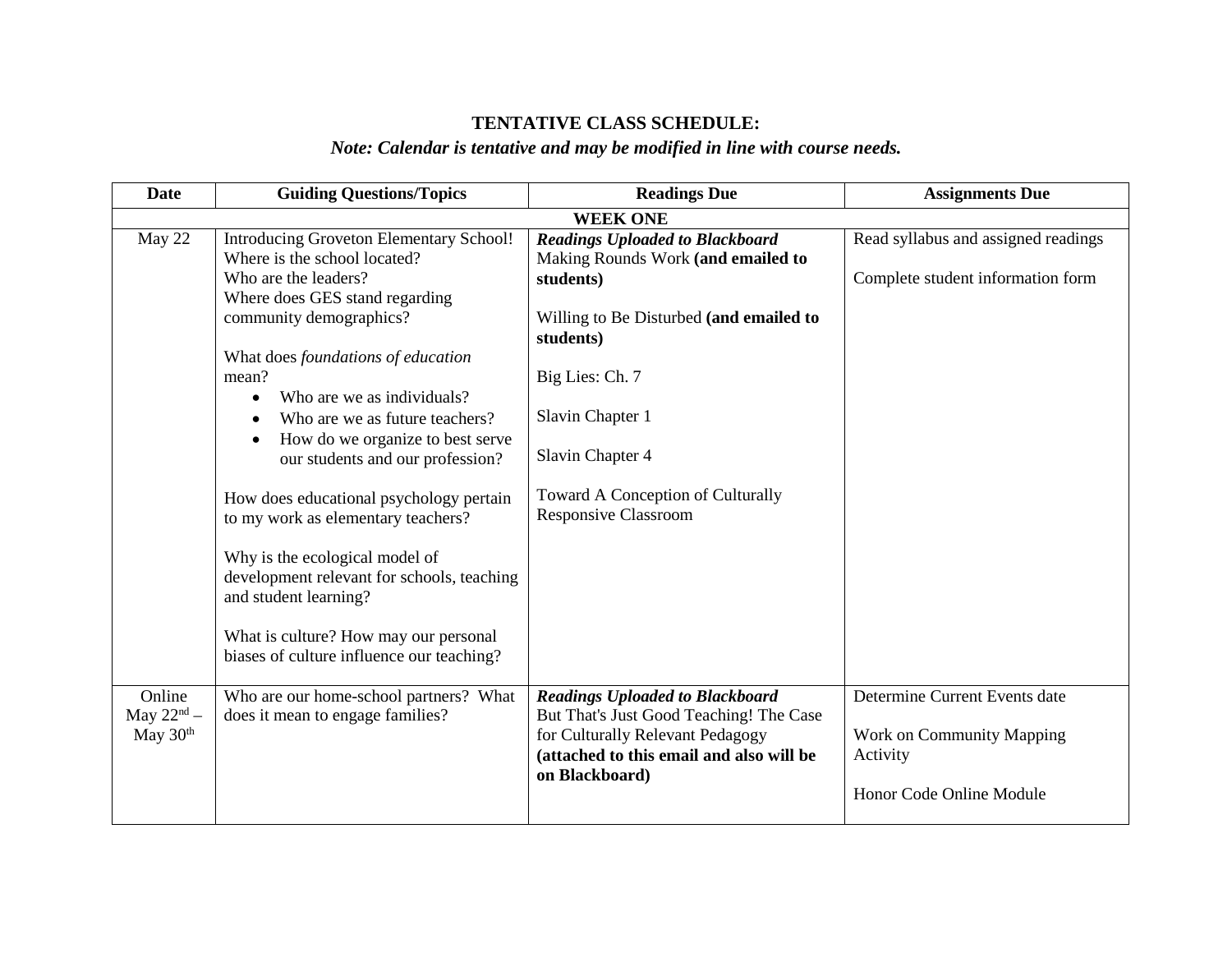| Literature circle discussion post                                                                              |
|----------------------------------------------------------------------------------------------------------------|
| <b>Educational History Paper due</b>                                                                           |
|                                                                                                                |
| <b>Current Events Group 1 Presentation</b>                                                                     |
| Work on Community Mapping<br>Activity<br>Work on Physical Activity Report<br>Literature circle discussion post |
|                                                                                                                |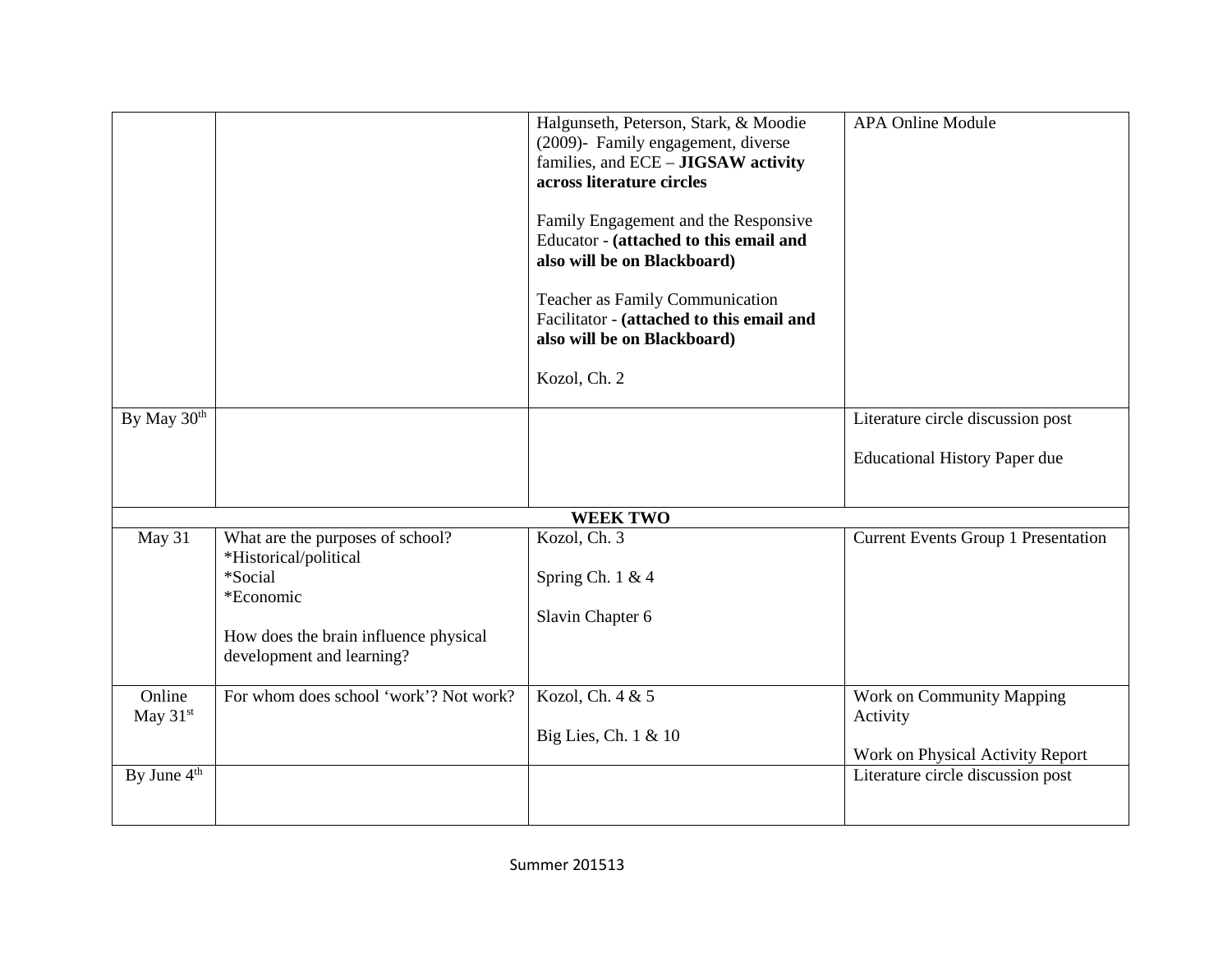|                      |                                                                                                                                                                                                                       | <b>WEEK THREE</b>                                          |                                                                           |
|----------------------|-----------------------------------------------------------------------------------------------------------------------------------------------------------------------------------------------------------------------|------------------------------------------------------------|---------------------------------------------------------------------------|
| June 5               | What theories of cognitive development<br>influence how we teach elementary<br>students?                                                                                                                              | Slavin Chapter 2<br>Spring, Ch. 5                          | <b>Current Events Group 2 Presentation</b>                                |
|                      | Who are our students and how are they<br>different from/alike each other, us, and<br>peers from decades past?<br>*Considering Race, Gender, and Special<br><b>Needs</b><br>*Global migration<br>*Poverty              | Readings on Blackboard - jigsaw<br>*Spring Ch. 6 included  |                                                                           |
| Online<br>June $5th$ | What are the major federal, state, and local<br>policies impacting schools today?<br>What do teachers need to know about<br>school mental health to ensure optimal<br>development and learning for their<br>students? | Kozol, Ch. 9<br><b>Online School Mental Health Modules</b> | Work on Community Mapping<br>Activity<br>Work on Physical Activity Report |
| By June 11           |                                                                                                                                                                                                                       |                                                            | Complete online school mental health<br>modules                           |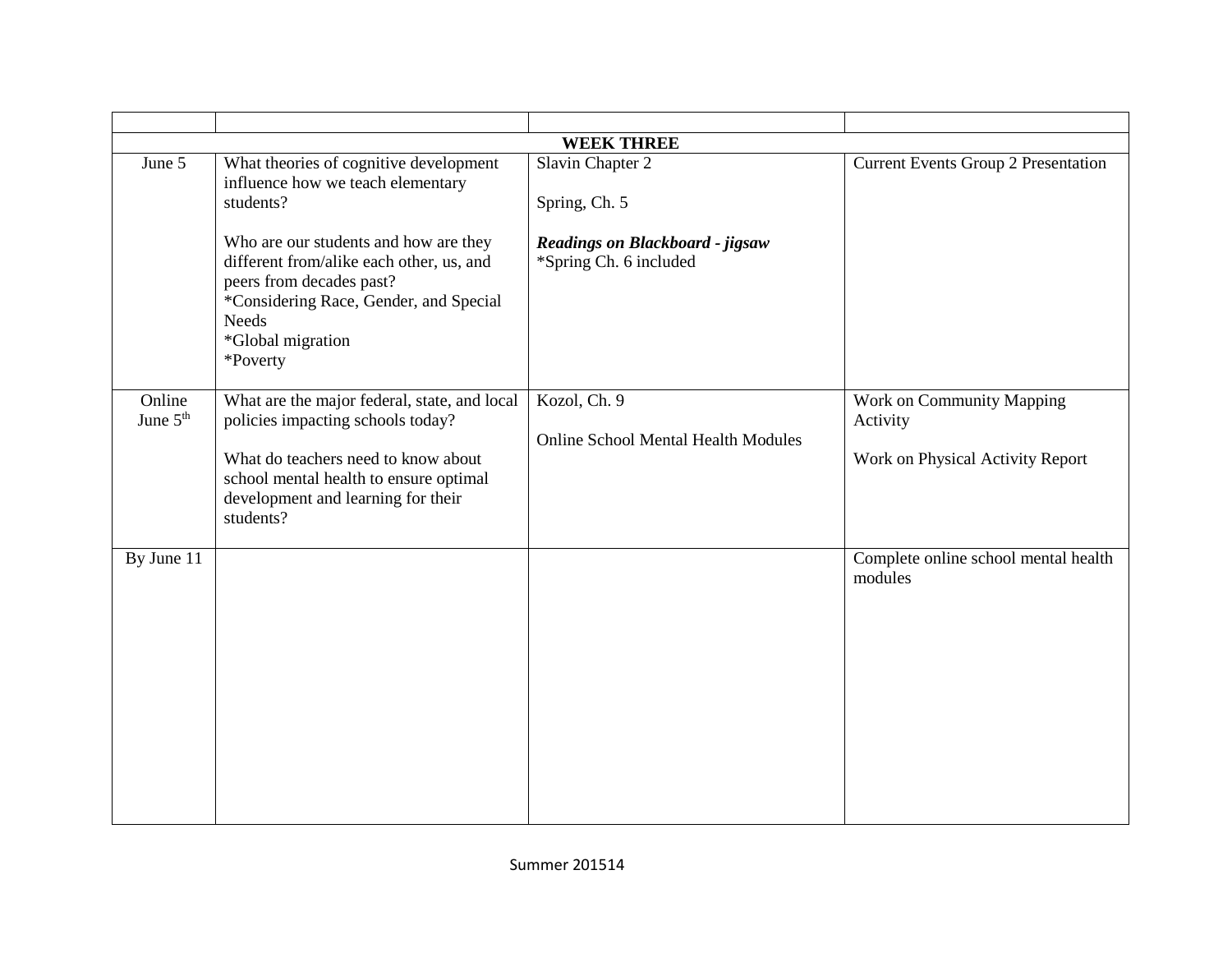|                       |                                                                                                                                        | <b>WEEK FOUR</b>                                                                                                                                                                                                                                                               |                                                    |
|-----------------------|----------------------------------------------------------------------------------------------------------------------------------------|--------------------------------------------------------------------------------------------------------------------------------------------------------------------------------------------------------------------------------------------------------------------------------|----------------------------------------------------|
| June 12               | How does social, emotional and moral<br>concepts (or affective development)                                                            | Slavin Chapter 3 (p. 52-77)                                                                                                                                                                                                                                                    | <b>Current Events Group 3 Presentation</b>         |
|                       | influence children's engagement and<br>learning in the classroom?                                                                      | Bb Philosophies readings (one will be<br>assigned - Readings Uploaded to<br><b>Blackboard</b> ):                                                                                                                                                                               | <b>Community Mapping Activity</b><br>Presentations |
|                       | How should students be taught? What is<br>bilingual education?                                                                         | Plato (idealism)<br>Neill (existentialism)<br>Noddings (care)<br>Adler (perennialism)<br>Montessori (constructivism)<br>Skinner (behaviorism)<br>Dewey (pragmatism)<br>• Freire (critical pedagogy)<br>Big Lies, Ch. 11<br>Debunking the Myths of English Language<br>Learners |                                                    |
| Online                | With your knowledge of development and                                                                                                 | Slavin Chapter 11 & 12                                                                                                                                                                                                                                                         | Work on Physical Activity Report                   |
| June 12 <sup>th</sup> | how domains of development influence<br>learning, how will you engage and educate<br>learners with exceptionalities?                   | Kozol, Ch. 10                                                                                                                                                                                                                                                                  | School Proposal Rough Draft                        |
|                       | In what ways can you support the<br>developmental and cultural influences of<br>student learning within your classroom<br>environment? | Multicultural Perspectives (one will be<br>assigned - Readings Uploaded to<br><b>Blackboard</b> ):                                                                                                                                                                             |                                                    |
|                       | What are the multicultural perspectives<br>associated with how we teach children?                                                      |                                                                                                                                                                                                                                                                                |                                                    |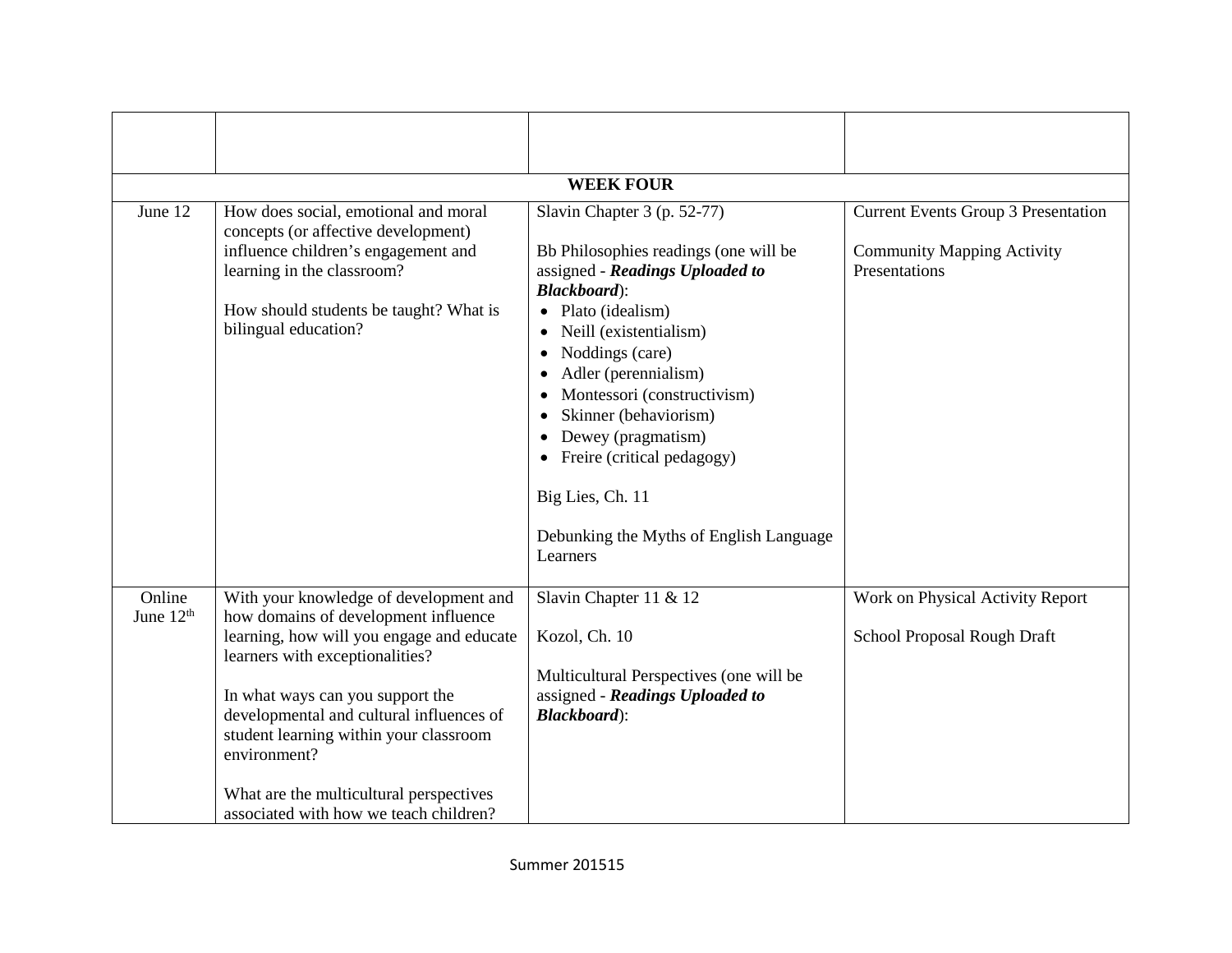| By June 18         |                                                                                |                                      | Literature circle discussion post    |
|--------------------|--------------------------------------------------------------------------------|--------------------------------------|--------------------------------------|
|                    |                                                                                | <b>WEEK FIVE</b>                     |                                      |
| June 19            | What is the best evidence of student                                           | Big Lies, Ch. 2 and 4                | Physical Activity Report             |
|                    | learning? Of teacher success?                                                  |                                      |                                      |
|                    |                                                                                | Slavin Chapter 10                    |                                      |
|                    | What are the most pressing issues with<br>which we must be concerned as future |                                      |                                      |
|                    | teachers?                                                                      |                                      |                                      |
|                    | How will you motivate your students?                                           |                                      |                                      |
| Online<br>June19th | Who are our future teachers? How do we<br>organize?                            | Spring, Ch. 10                       | <b>Observation Repot Rough Draft</b> |
|                    |                                                                                | Readings on Blackboard - jigsaw      | Conferences (optional)               |
|                    |                                                                                | Teachers' Rights GO                  |                                      |
|                    |                                                                                | The American Prospect: How DC became |                                      |
|                    |                                                                                | the darling of education reform      |                                      |
| By June 25         |                                                                                |                                      | Literature circle discussion post    |
|                    |                                                                                | <b>WEEK SIX</b>                      |                                      |
|                    |                                                                                |                                      |                                      |
| June 27            |                                                                                |                                      | School Proposal                      |
|                    |                                                                                |                                      |                                      |
|                    |                                                                                | <b>WEEK SEVEN</b>                    |                                      |
|                    |                                                                                |                                      |                                      |
| July 4             |                                                                                |                                      | <b>Observation Report</b>            |
|                    |                                                                                |                                      |                                      |
|                    |                                                                                |                                      |                                      |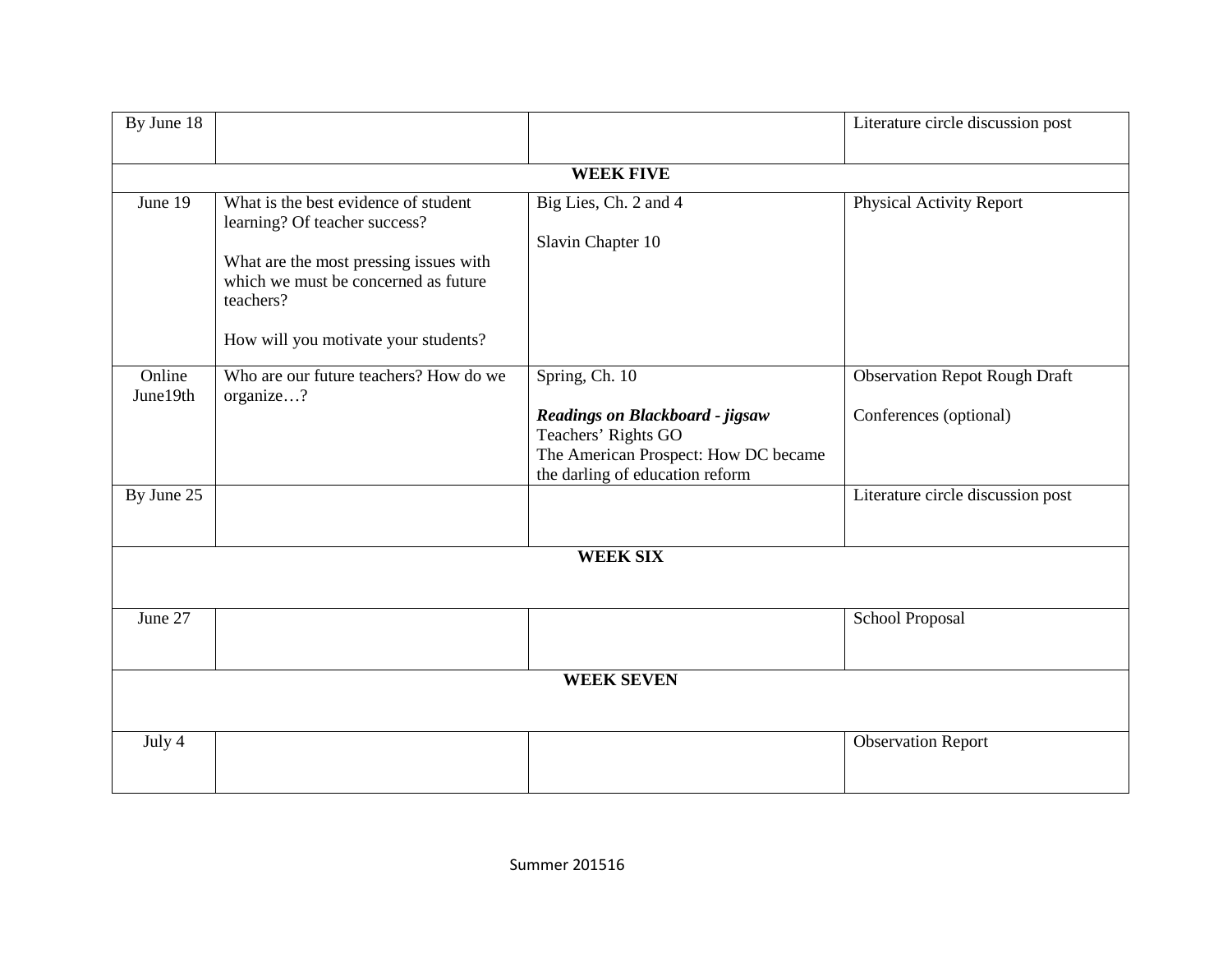#### **School Proposal PBA: Reflective Practitioner Paper**

Given your knowledge of and experiences at Virginia Run Elementary School, consider the federal and state policies, district mandates and school initiatives that may support and/or hinder the school community, teachers and/or students. In this assignment, you expand your understanding of public education as a system that both strengthens and diminishes equity. Taken another way, you will explore the following question: What are the tensions within efforts to reform public education and how do these debates shape Virginia Run Elementary School and your future actions as a teacher? Follow the steps below to successfully write this scholarly paper.

- 1. Pick an educational initiative introduced through class (readings, discussion, materials).
- 2. Research who this initiative is designed to benefit (a group of students, teachers, or communities targeted by the initiative).
- 3. Find peer-reviewed research articles and review class readings that address the initiative and its impact (If you are not sure about whether a research journal is peer-reviewed consult with me). Take notes as you read.
- 4. Write your proposal. Include the following as headings so that you and the reader [your instructor and Virginia Run Elementary School faculty and staff] will know exactly where you are headed and whether you have addressed all of the content requirements.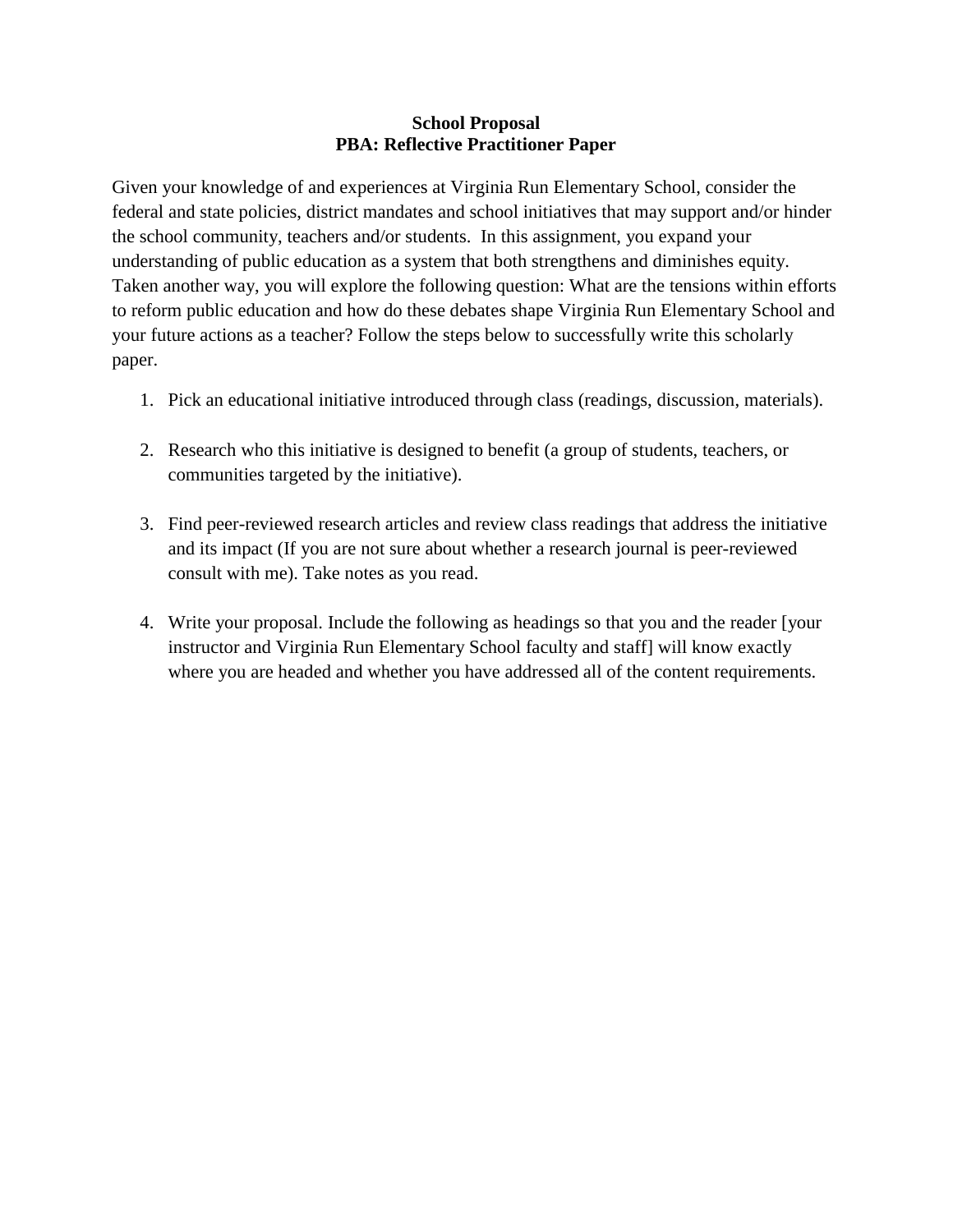## **Proposal Template PBA: Reflective Practitioner Paper**

**Introduction** (this is where you introduce your topic, establish its significance (hook), and give your reader an advance organizer for the paper)

## **Part One (The policy, mandate, initiative)**

- Description of the initiative that will meet some of needs of Virginia Run and its population
- Background and historical information of initiative
- Strengths of the initiative
- Weaknesses of/challenges to the initiative
- Implications for Virginia Run (What does this initiative mean for Virginia Run's school, teachers and/or students? *You will want to think about what is essential for the Virginia Run community to consider, know, and do within this initiative. Use your Community Map Activity from EDUC 543 for assistance here.*)

# **Part Two (Virginia Run Elementary School)**

- Detail the background of the school, the neighborhood and the student population (*Use your Community Map Activity from EDUC 543 for assistance here.*)
- Highlight how the initiative targets the ecology of Virginia Run Elementary School
	- o Discuss classroom/school implications for young learners in this population (How has this population of students historically experienced education? How do identity characteristics of this population intersect with characteristics of school?)
- Denote implications for the teachers such as yourself (compare/contrast your background) teaching this population of students (**You must first deconstruct and then describe relevant aspects of your identity. Then you must analyze how these pieces of your identity potentially intersect with teaching this student population. Use first person here to then generalize to a broader population of teachers like you.**)

# **Part Three (Conclusions)**

• Synthesize the relevance of this proposal (Based on what you have presented in your proposal, this is where you draw conclusions about the impact of the initiative on Virginia Run Elementary School. Who is benefitted and how? Who is disadvantaged and how? What does that mean for the group of students targeted by the initiative?)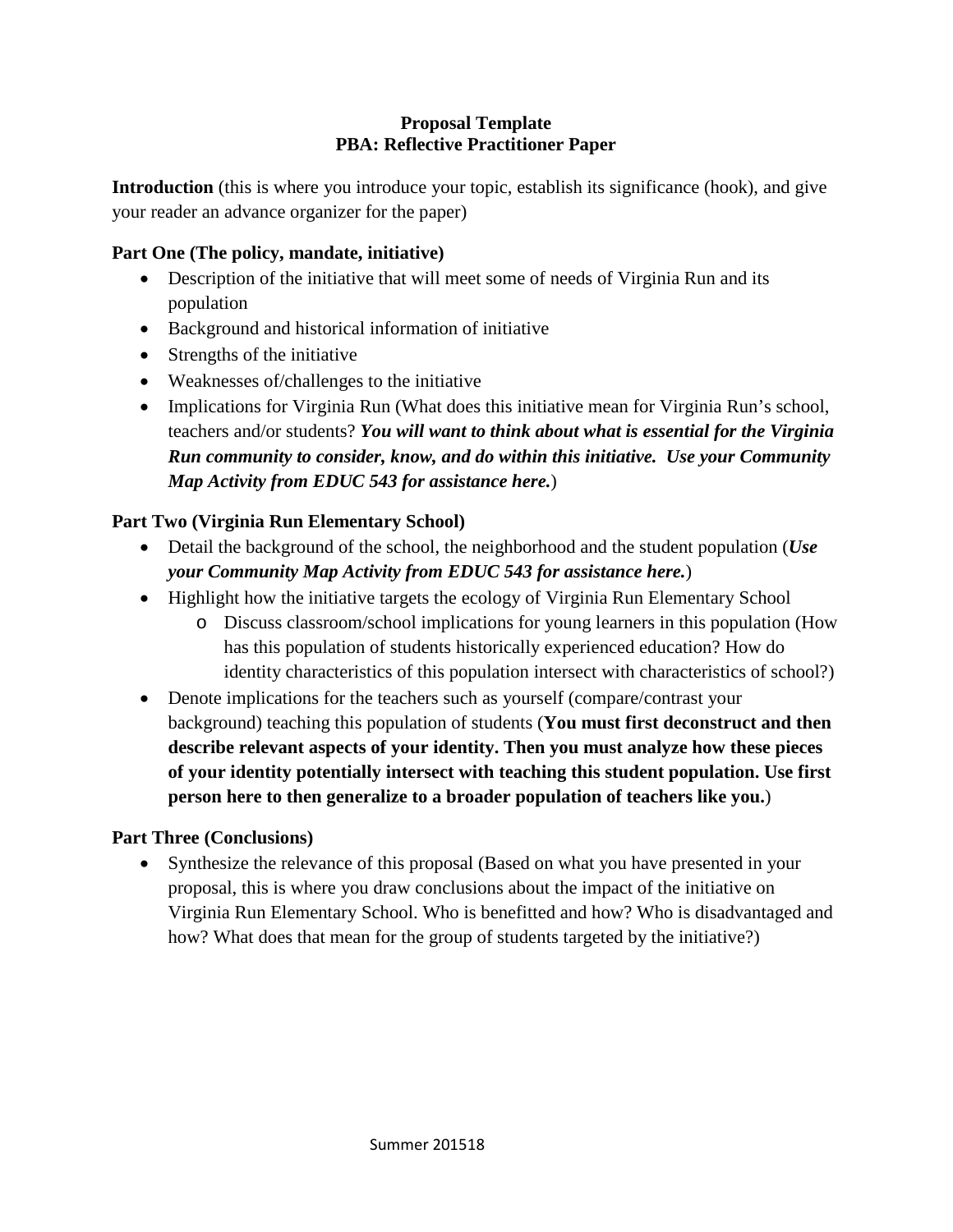## **Tips**

## **While you are writing the paper make sure that you are:**

- Integrating concepts from readings. You CANNOT make a claim without evidence to support it. That evidence comes from your readings and research. Each section needs multiple (2 or more different) sources. I will be looking for breadth and depth in your references.
- Integrating class discussions and integrating experiences and/or personal reflection (especially in Part 2: Implications for Virginia Run School and teachers, such as yourself.

## **Clarity of writing**

- It is logically organized
- Has an introduction that includes the goals/purpose of the paper (**Guide the readers!**)
- Has points representing strengths and weaknesses of the initiative
- Has smooth transitions between ideas
- Ends with a conclusion that restates the main points of the paper (without introducing new ideas) and draws conclusions about the initiative's outcomes on intended students
- Information is presented clearly within the page limits **(5-7 pages)**
- The paper has NO grammar or spelling errors. None!
- Read and re-read your writing before submitting
- If academic writing is difficult for you, ask a colleague or friend to review your work and provide feedback or visit the GMU Writing Center (see link above).

## APA format

- title page
- headings
- page numbers
- proper use of in-text citations and appropriately formatted reference list
- Do NOT use standalone quotes in your paper. See the "Citation Cheat Sheet" on blackboard for help with this.
- Do NOT include anything in your reference list that you do not cite in your paper.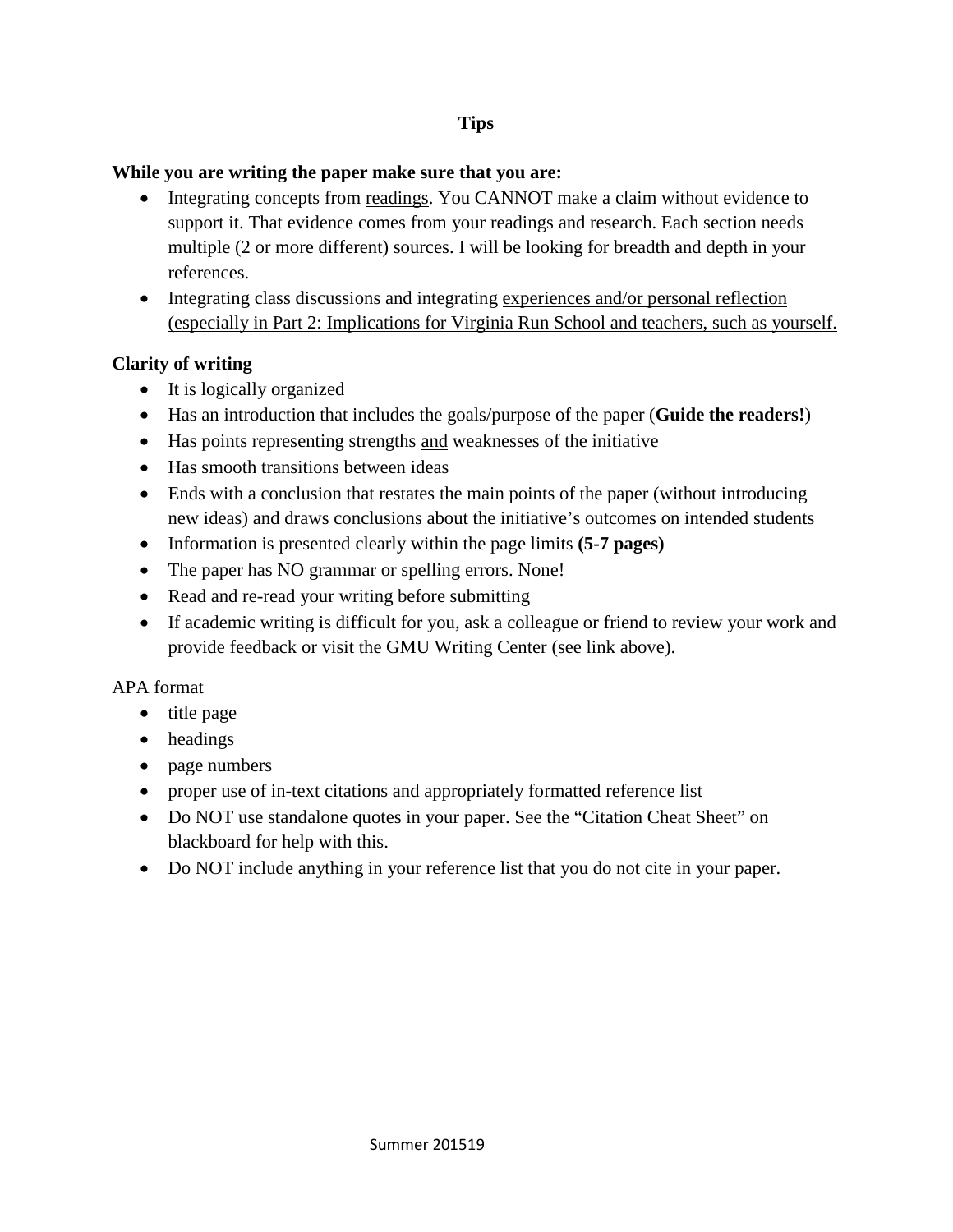| <b>SCHOOL PROPOSAL</b>                                                                                                | $\overline{\mathbf{4}}$                                                                                                                                                                                        | 3                                                                                                                                                                                                     | 2                                                                                                                                                                                | 1                                                                                                       |
|-----------------------------------------------------------------------------------------------------------------------|----------------------------------------------------------------------------------------------------------------------------------------------------------------------------------------------------------------|-------------------------------------------------------------------------------------------------------------------------------------------------------------------------------------------------------|----------------------------------------------------------------------------------------------------------------------------------------------------------------------------------|---------------------------------------------------------------------------------------------------------|
| <b>Reflective Practitioner</b>                                                                                        | <b>Exemplary</b>                                                                                                                                                                                               | <b>Maturing</b>                                                                                                                                                                                       | <b>Developing</b>                                                                                                                                                                | Unsatisfactory                                                                                          |
| <b>Rubric</b>                                                                                                         | (Met)                                                                                                                                                                                                          | (Met)                                                                                                                                                                                                 | (Not Met)                                                                                                                                                                        | (Not Met)                                                                                               |
| <b>Description of the</b><br>education initiative<br><b>ACEI 5.1</b>                                                  | Presents<br>appropriate and<br>complete<br>description of the<br>education<br>initiative, and<br>includes multiple<br>and different<br>supporting<br>references                                                | Presents<br>appropriate<br>description of the<br>education<br>initiative, but is<br>incomplete and/or<br>includes only some<br>supporting<br>references                                               | Presents some<br>description of the<br>education<br>initiative, but is not<br>sufficient and/or<br>lacks supporting<br>references                                                | Lacks description<br>of the education<br>initiative                                                     |
| <b>Significant historical</b><br>background<br>information regarding<br>the education initiative<br><b>ACEI 5.1</b>   | Presents<br>appropriate and<br>complete<br>significant<br>historical and<br>background<br>information of the<br>education<br>initiative, and<br>includes multiple<br>and different<br>supporting<br>references | Presents<br>appropriate<br>significant<br>historical and<br>background<br>information on the<br>education<br>initiative, but is<br>incomplete and/or<br>include only some<br>supporting<br>references | Presents some<br>significant<br>historical and<br>background<br>information on the<br>education<br>initiative, but is not<br>sufficient and/or<br>lacks supporting<br>references | Lacks significant<br>historical and<br>background<br>information on the<br>education initiative         |
| <b>Strengths and</b><br>weaknesses of the<br>education initiative<br><b>ACEI 5.1</b>                                  | Presents<br>appropriate and<br>complete<br>discussion of<br>strengths and<br>weaknesses of the<br>education<br>initiative, and<br>includes multiple<br>and different<br>references                             | Presents<br>appropriate<br>strengths and<br>weaknesses of the<br>education<br>initiative, but is<br>incomplete and/or<br>includes only some<br>supporting<br>references                               | Presents some<br>strengths and<br>weaknesses of the<br>education<br>initiative, but is not<br>sufficient and/or<br>lacks supporting<br>references                                | Lacks strengths<br>and weaknesses of<br>the education<br>initiative                                     |
| <b>Implications of the</b><br>education initiative for<br>Virginia Run<br><b>Elementary School</b><br><b>ACEI 5.1</b> | Presents<br>appropriate and<br>complete<br>implications of the<br>education initiative<br>for teachers, and<br>includes multiple<br>and different<br>supporting<br>references                                  | Presents<br>appropriate<br>implications of the<br>education initiative<br>for teachers, but is<br>incomplete and/or<br>includes only some<br>supporting<br>references                                 | Presents some<br>implications of the<br>education initiative<br>for teachers, but is<br>not sufficient<br>and/or lacks<br>supporting<br>references                               | Lacks implications<br>of the education<br>initiative for<br>teachers in the<br>identified<br>population |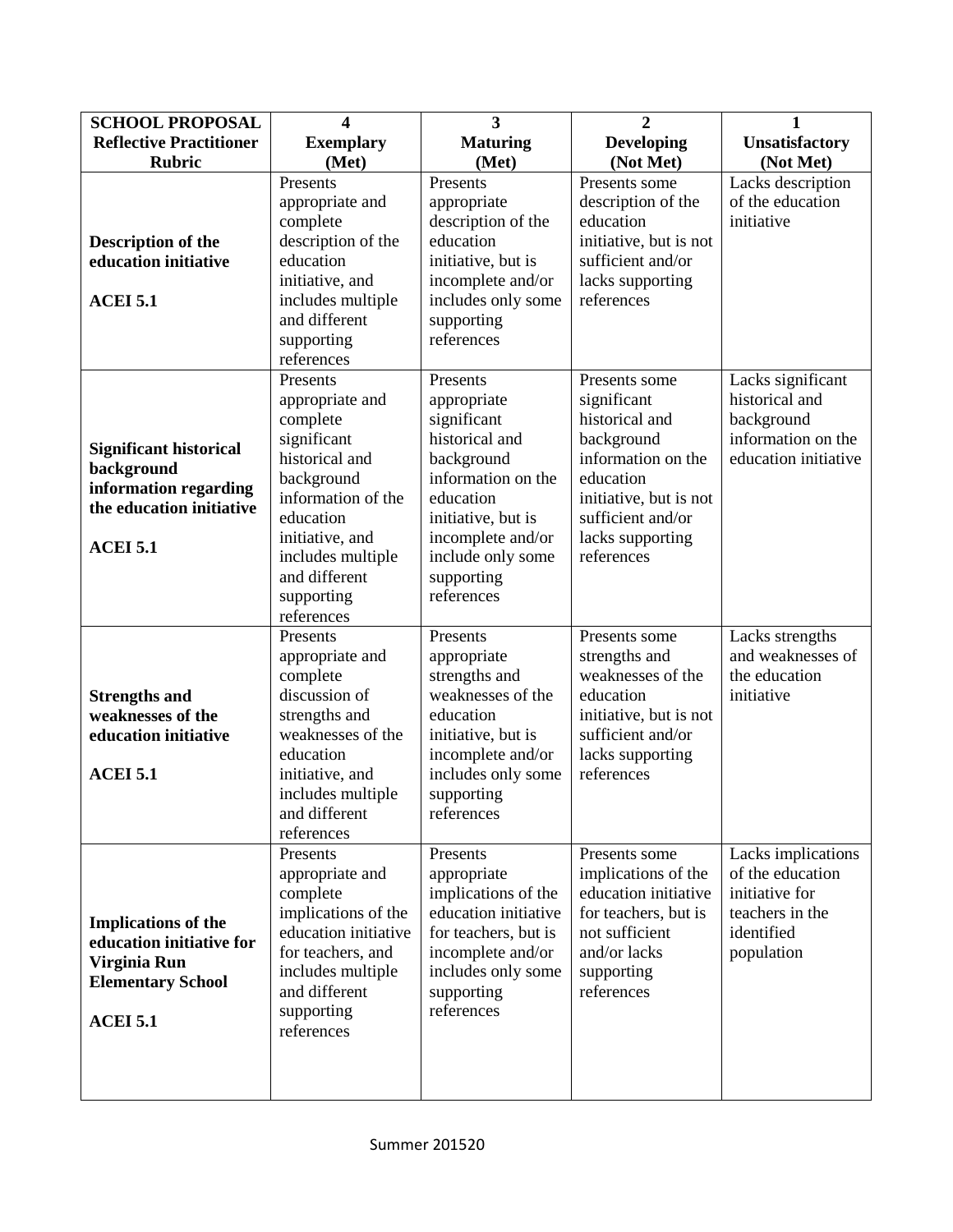| <b>Implications of the</b><br>education initiative for<br>Virginia Run<br><b>Elementary School</b><br>teachers and students<br><b>ACEI 5.1</b> | Presents<br>appropriate and<br>complete<br>implications of the<br>education initiative<br>for teachers, and<br>includes multiple<br>and different<br>supporting<br>references                                                                 | Presents<br>appropriate<br>implications of the<br>education initiative<br>for teachers, but is<br>incomplete and/or<br>includes only some<br>supporting<br>references                                                            | Presents some<br>implications of the<br>education initiative<br>for teachers, but is<br>not sufficient<br>and/or lacks<br>supporting<br>references                                                               | Lacks implications<br>of the education<br>initiative for<br>teachers in the<br>identified<br>population                         |
|------------------------------------------------------------------------------------------------------------------------------------------------|-----------------------------------------------------------------------------------------------------------------------------------------------------------------------------------------------------------------------------------------------|----------------------------------------------------------------------------------------------------------------------------------------------------------------------------------------------------------------------------------|------------------------------------------------------------------------------------------------------------------------------------------------------------------------------------------------------------------|---------------------------------------------------------------------------------------------------------------------------------|
| <b>Background</b><br>information about<br>Virginia Run ES, the<br>neighborhood and<br>student population<br><b>ACEI 1.0</b>                    | Presents<br>appropriate and<br>complete<br>background<br>information about<br>the targeted<br>population of<br>students and<br>includes multiple<br>and different<br>supporting<br>references                                                 | Presents<br>appropriate<br>background<br>information about<br>the targeted<br>population of<br>students, but is not<br>complete and/or<br>includes some<br>supporting<br>references                                              | Presents some<br>background<br>information about<br>the targeted<br>population of<br>students, but is not<br>sufficient and/or<br>lacks supporting<br>references                                                 | Lacks background<br>information about<br>the targeted<br>population of<br>students                                              |
| <b>Classroom/school</b><br>implications for<br>Virginia Run ES<br><b>ACEI 1.0</b>                                                              | Presents<br>appropriate and<br>complete<br>implications for<br>students in the<br>targeted<br>population;<br>includes multiple<br>and different<br>supporting<br>references                                                                   | Presents<br>appropriate<br>implications for<br>students in the<br>targeted<br>population, but it is<br>not complete<br>and/or includes<br>only some<br>supporting<br>references                                                  | Presents some<br>implications for<br>students in the<br>targeted<br>population, but it is<br>not sufficient<br>and/or lacks<br>supporting<br>references                                                          | Lacks implications<br>for students in the<br>targeted population                                                                |
| <b>Implications for</b><br>teachers such as<br>yourself teaching this<br>population of students<br><b>ACEI 1.0</b>                             | Presents<br>appropriate and<br>complete<br>background<br>information about<br>the culture,<br>knowledge, and<br>attitudes of the<br>identified<br>preservice teacher<br>and includes<br>multiple and<br>different<br>supporting<br>references | Presents<br>appropriate<br>background<br>information about<br>the culture,<br>knowledge, and<br>attitudes of the<br>identified<br>preservice teacher,<br>but is not complete<br>and/or includes<br>some supporting<br>references | Presents some<br>background<br>information about<br>the culture,<br>knowledge, and<br>attitudes of the<br>identified<br>preservice teacher,<br>but is not sufficient<br>and/or lacks<br>supporting<br>references | Lacks background<br>information about<br>the culture,<br>knowledge, and<br>attitudes of the<br>identified<br>preservice teacher |